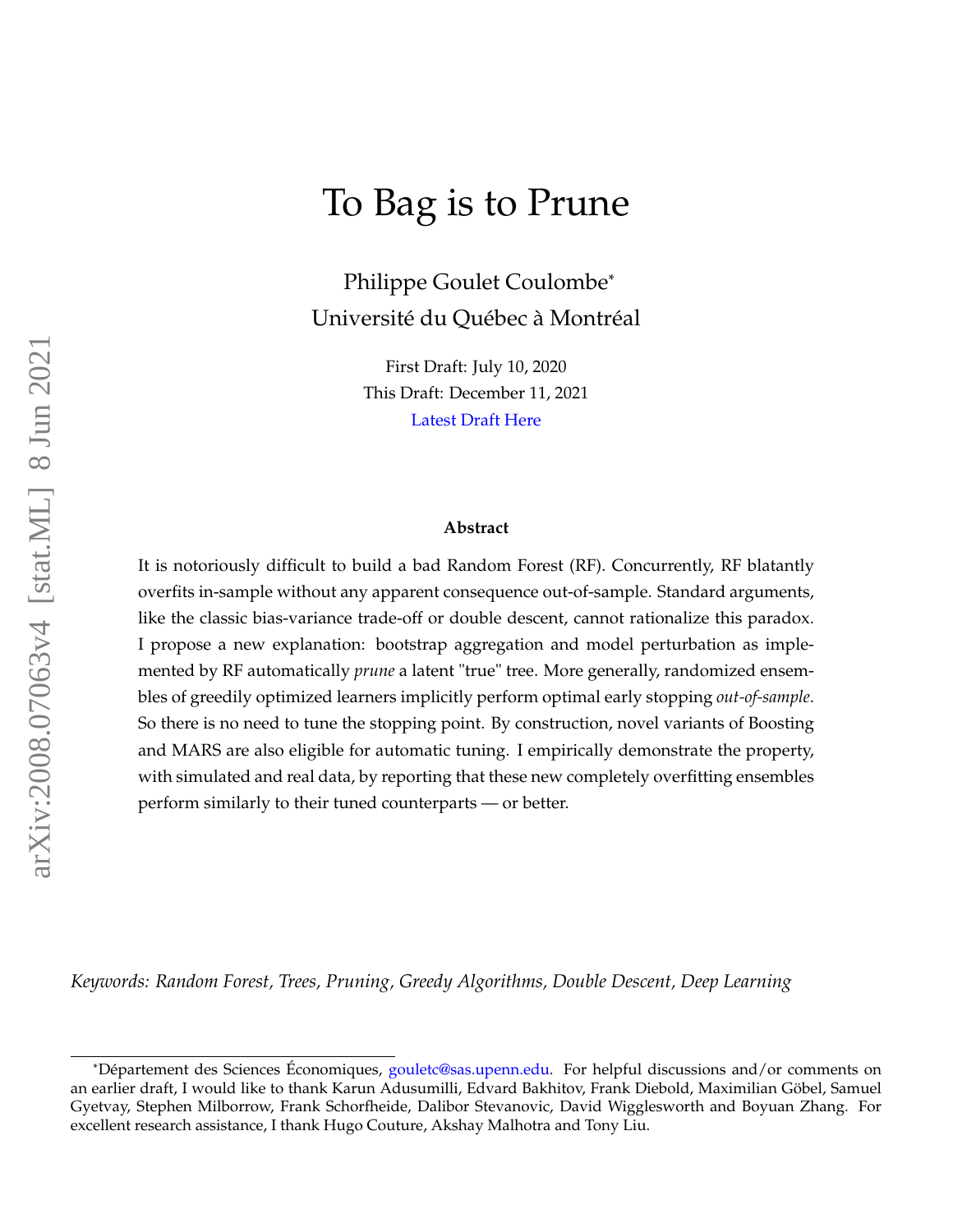### **1 Introduction**

Random Forest (RF) is a very stubborn benchmark in Machine Learning (ML) applications to tabular data, especially in economics. It can successfully predict asset prices [\(Gu et al.,](#page-21-0) [2020\)](#page-21-0), house prices [\(Mullainathan and Spiess,](#page-22-0) [2017\)](#page-22-0), and macroeconomic aggregates [\(Medeiros et al.,](#page-22-1) [2019;](#page-22-1) [Chen et al.,](#page-20-0) [2019;](#page-20-0) [Goulet Coulombe et al.,](#page-21-1) [2019\)](#page-21-1). It can infer treatment effect heterogeneity [\(Athey et al.,](#page-20-1) [2019\)](#page-20-1), and estimate generalized time-varying parameters [\(Goulet Coulombe,](#page-21-2) [2020\)](#page-21-2). The list goes on. But what makes it so infallible? To answer that question, and eventually understand the reasons behind RF's growing list of successful applications, it is better to start with an apparent paradox.

<span id="page-1-0"></span>

Figure 1: *[Abalone](http://archive.ics.uci.edu/ml/datasets/Abalone)* data set: comparing  $R_{\text{train}}^2$  and  $R_{\text{test}}^2$ . First four models hyperparameters are tuned by 5-fold CV. RF uses default parameters. NN details are in Appendix [A.5.](#page-29-0)

Common statistical wisdom suggests that a non-overfitting supervised learning algorithm should have approximately the same mean squared error in the training sample as in the test sample. LASSO, Splines, Boosting, most Neural Networks (NN), and Multivariate Adaptive Regression Splines (MARS) abide by that principle. But not Random Forest. RF typically has an exceptionally high in-sample *R* <sup>2</sup> with a much lower, yet competitive, out-of-sample one. This means not only do the individual trees overfit the training set, but that the ensemble does, too. In contrast, the algorithms mentioned above usually perform poorly in such conditions. When optimally tuned, they are expected to deliver neighboring  $R_{\text{test}}^2$  and  $R_{\text{train}}^2$ . Figure [1](#page-1-0) testifies to all those observations. This paper is about understanding why RF is excused from obeying the  $R^2_{\text{test}} \approx R^2_{\text{train}}$  rule — and showing how to leverage this property for other algorithms.

Providing a theoretical reason to believe RF will not overfit, [Breiman](#page-20-2) [\(2001\)](#page-20-2) shows that the generalization error is bounded. That bound goes down as the individual learners' strength increases and goes up as correlation between them increases. Despite recent theoretical advances, like proving consistency [\(Scornet et al.,](#page-22-2) [2015\)](#page-22-2), it is still unclear why RF works so well on so many data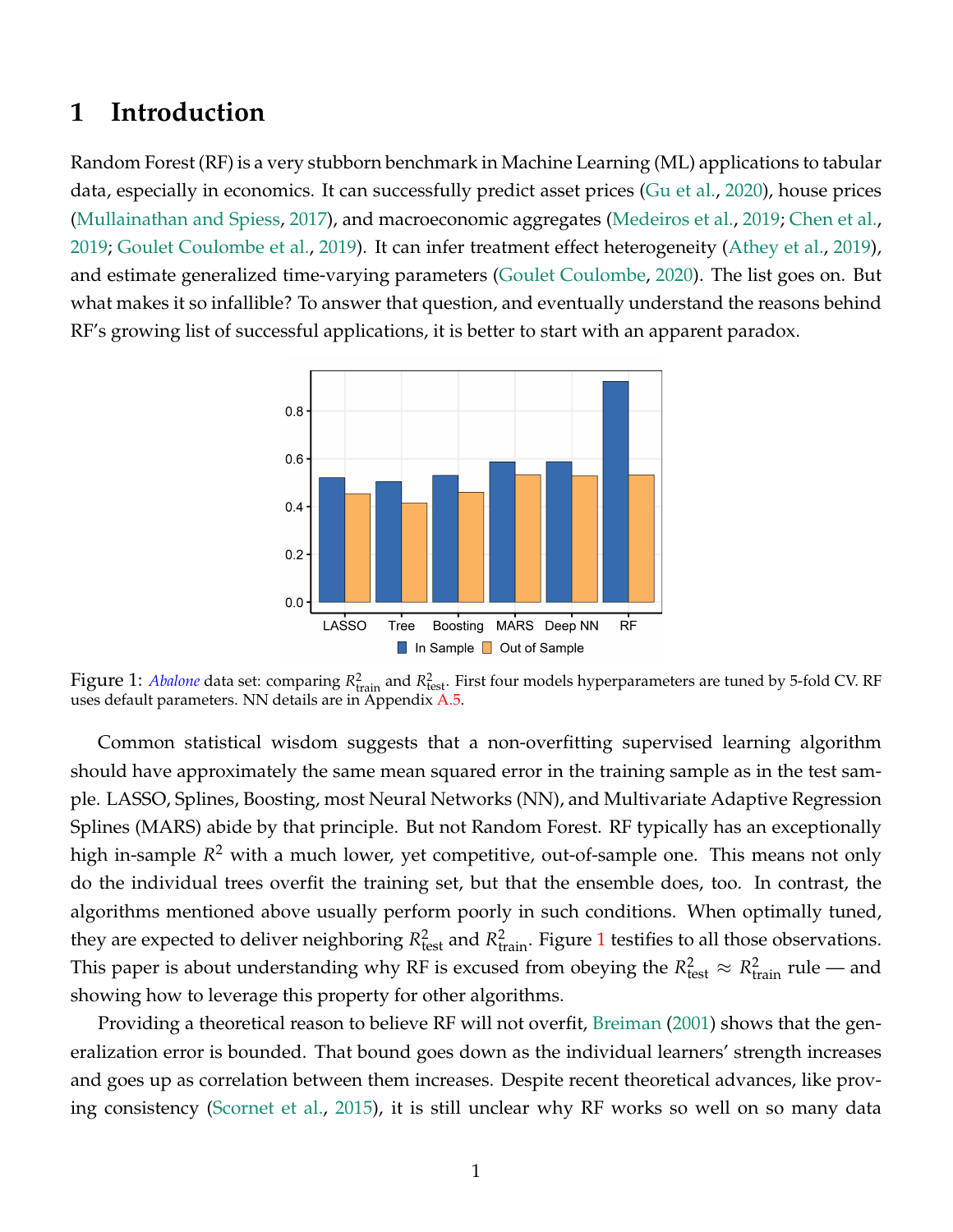sets. It is acknowledged that much of that resilience is attributable to RF providing a flexible nonlinear function approximator that does not overfit. Most importantly, unlike many models of the nonparametric family, the latter characteristic seems guaranteed even without resorting to careful hyperparameters tuning. Yet, it is still not clear what mechanism is behind this phenomenon.

If RF – made of fully grown completely overfitting trees – does not overfit out-of-sample, where does regularization come from? Clearly, increasing *λ* brings regularization in a ridge regression by shrinking coefficients toward zero, lowering the individual importance of each predictor. When it comes to RF, what contortions on the intrinsic model does its regularization entail? An appealing answer is that bagging smooths hard-thresholding rules [\(Bühlmann et al.,](#page-20-3) [2002\)](#page-20-3), like increasing the smoothness parameter of smoothing splines. If that were the whole story, RF, as does smoothing splines, would yield comparable  $R_{\text{test}}^2$  and  $R_{\text{train}}^2$ . Model averaging arguments would also have a similar implication.<sup>[1](#page-2-0)</sup> As clearly displayed in Figure [1,](#page-1-0) it is not the case — so something else must be at work.<sup>[2](#page-2-1)</sup> The newly proposed answer is: to bag (and perturb) is to prune.

More generally, I argue that randomized greedy optimization performs optimal early stopping. This is interesting since greedy optimization is often introduced in statistical learning books as an inevitable (but suboptimal) practical approach in the face of computational adversity [\(Friedman](#page-20-4) [et al.,](#page-20-4) [2001\)](#page-20-4). It turns out the necessary evil has unsuspected benefits. A greedy algorithm treats what has already happened as given and what comes next as if it will never happen. While this depiction usually means "trouble", it is the key to this paper's argument. By recursively fitting a model and *not* re-evaluating what came before as the algorithm progresses, the work of early stages will be immune to subsequent overfitting steps, provided the latter averages out efficiently. Mechanically, when running CART, the structure at the top cannot be weakened by the bottom's doings – the bottom's existence is not even considered when estimating the top. Moreover, when faced with only noise left to fit in a terminal node, it is shown that a *Perfectly Random Forest*'s test set prediction is the sample mean, which is unbiased and – most importantly – has minimal variance. In short, it performs *pruning*.

Fortunately, not only trees are eligible for the enviable property, but also other greedily fitted additive models like Boosting and MARS. Based on this observation, I propose *Booging* and *MARSquake* which – like RF – are ensembles (of bagged and perturbed base learners) that completely overfit the training sample and yet perform nicely on the test set. Those are later shown to be promising alternatives to Boosting and MARS (both with a tuned stopping point) on real and simulated data sets. An  $R$  [package](https://drive.google.com/file/d/1K973ZN7_YHyh3WdqZGt6WApmD66LiHhl/view) implements both.

Finally, it is worth contrasting this paper's explanation with recent "interpolating regime" and

<span id="page-2-0"></span><sup>&</sup>lt;sup>1</sup>This renders incomplete (at best) arguments linking RF regularization to that of penalized regression (originally discussed in [Friedman et al.](#page-20-4) [\(2001\)](#page-20-4), and more recently [Mentch and Zhou](#page-22-3) [\(2019\)](#page-22-3)) using results developed for *globally optimized* linear models [\(Elliott et al.,](#page-20-5) [2013;](#page-20-5) [LeJeune et al.,](#page-22-4) [2020\)](#page-22-4).

<span id="page-2-1"></span><sup>&</sup>lt;sup>2</sup>[Mullainathan and Spiess](#page-22-0) [\(2017\)](#page-22-0)'s Table 1 – reporting results from off-the-shelf ML algorithms applied to house price prediction – is another convenient example where all aspects of the phenomenon are visible.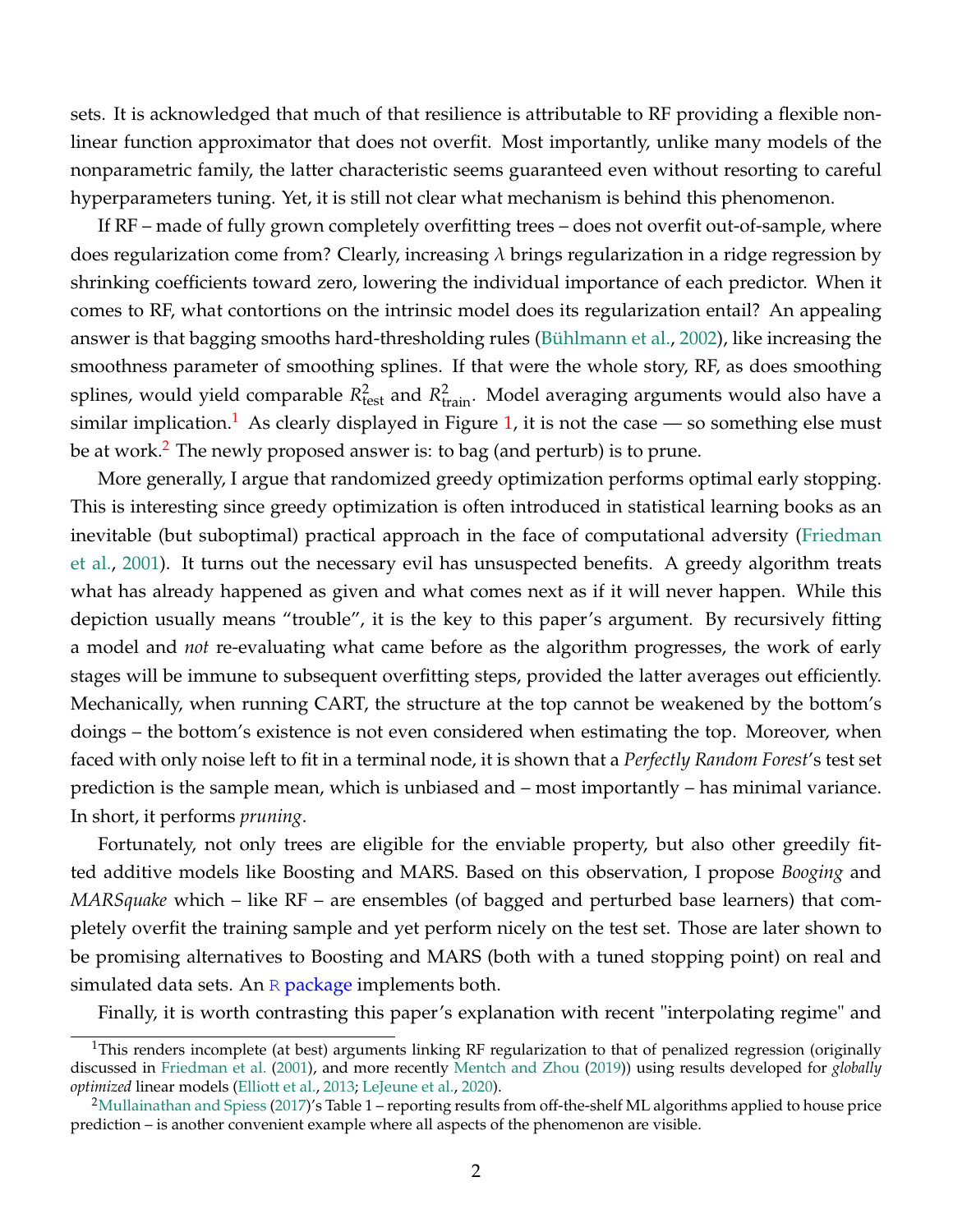"double descent" ideas proposed to explain the success of deep learning [\(Belkin et al.,](#page-20-6) [2019a](#page-20-6)[,b;](#page-20-7) [Hastie et al.,](#page-21-3) [2019;](#page-21-3) [Bartlett et al.,](#page-20-8) [2020;](#page-20-8) [Kobak et al.,](#page-21-4) [2020\)](#page-21-4). In a regression context, the interpolating regime is entered whenever one fits an algorithm of ever-increasing complexity past the complexity level delivering  $R_{\text{train}}^2 = 1.3$  $R_{\text{train}}^2 = 1.3$  The double descent is the astonishing observation that for large-scale deep neural networks (DNN), the out-of-sample performance starts to increase past the point where  $R_{\text{train}}^2 = 1$ . Preceded by the typical U-shaped empirical risk curve implied the classical bias–variance trade-off before  $R_{\text{train}}^2 = 1$ , this makes it for a "double descent" — the first starting from  $R_{\text{train}}^2 = 0$ and the second from  $R_{\text{train}}^2 = 1$ . [Belkin et al.](#page-20-6) [\(2019a\)](#page-20-6) evoke that the phenomenon is also present in RF. However, their construction mistakenly associates the number of trees to be increasing complexity (as in Boosting) whereas it is explicit increased averaging/regularization in RF. Thus, there is no double descent in RF, but rather a single *monotonic* descent. Section [2.3](#page-9-0) elaborates on this matter. [Wyner et al.](#page-22-5) [\(2017\)](#page-22-5) also argue that interpolation may be the key for Boosted Trees and RF success because local fitting of dissident data points prevents harming the overall prediction function  $\hat{f}$ . But it is unclear as to why RF is so proficient at it, why "locality" emerges in the first place, and why estimation variance does not spread. The current paper makes exactly clear how the (greedy) construction of RF guarantees that overfitting washes away out-of-sample.

This paper is organized as follows. In section [2,](#page-3-1) I present the main insights and discuss their implications for RF and other greedy algorithms. In section [3,](#page-14-0) I demonstrate by means of simulations the implicit optimal early stopping property of RF, Booging and MARSquake. Section [4](#page-16-0) applies the paper's main ideas to classic regression data sets. Section [5](#page-19-0) concludes.

### <span id="page-3-1"></span>**2 Randomized Greedy Optimization & Optimal Early Stopping**

It is common to see that RF will have  $R_{\text{train}}^2$  magnitudes higher than  $R_{\text{test}}^2$ , a symptom which would suggest overfitting for many standard algorithms. That is, the traditionally defined in-sample fitted values  $\hat{y}_i^{\text{RF}} = 1/B \sum_{b=1}^B \hat{y}_{i,b}^{\text{tree}}$  where *B* is the total number of base learners, and corresponding residuals have nothing to do with what one gets when applying the estimated model to new data, unless the "true"  $R^2$  is really high. While this  $R^2_{\text{train}}$  curiosity is usually of limited interest *per se*, it creates some intriguing headaches from a more traditional statistical perspective. For instance, any attempt to interpret the intrinsic RF *model* relies on measurements obtained on pseudo hold-out samples (called *out-of-bag*). In contrast, one would not refrain from exploring the structure of MARS' fitted values or that of a single tree. Indeed, most algorithms, when properly tuned, will produce comparable  $R_{\text{test}}^2$  and  $R_{\text{train}}^2$ . This implies that using the in-sample conditional mean  $\hat{y}_i$  for any subsequent analysis is perfectly fine. In that way, they behave similarly to any classical nonparametric estimators where a bandwidth parameter must be chosen to balance estimation flexibility and the

<span id="page-3-0"></span><sup>&</sup>lt;sup>3</sup>Interpolation means training data points are effectively interpolated by the fitted function  $\hat{f}$  when  $R_{\text{train}}^2 = 1$ .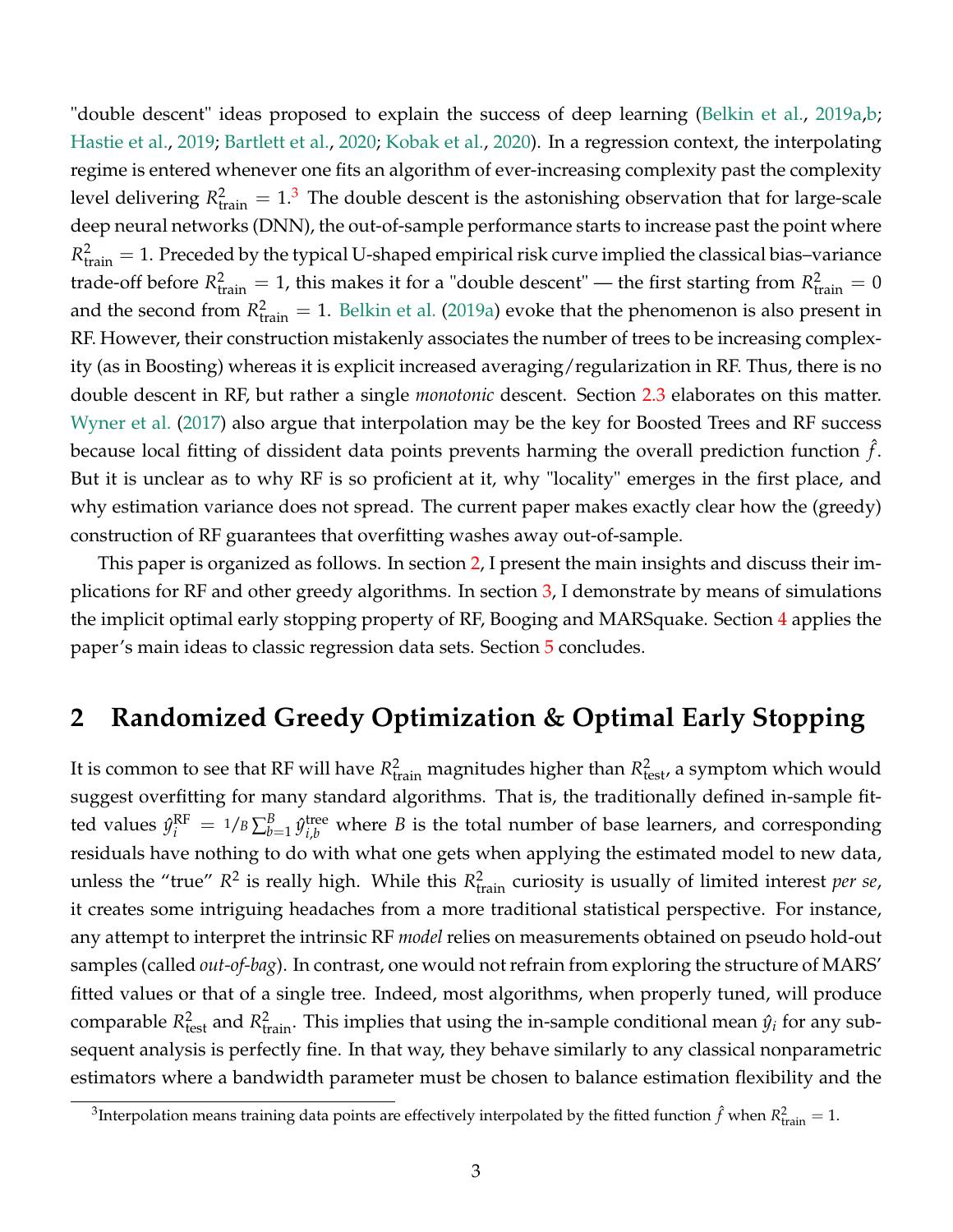threat of overfitting. Once it is chosen according to CV or some information criteria, in-sample values provide reliable estimates of the *true* conditional mean and error term.

I argue that RF's notably different behavior can be explained by the combination of two elements: greedy optimization and randomization of the recursive model fitting sequence. By construction, the instability of trees makes the latter an easy task: simply bootstrapping the original data can generate substantially different predictors [\(Breiman,](#page-20-9) [1996\)](#page-20-9). The former, greedy optimization, is usually seen as the suboptimal yet inevitable approach when solving for a global solution is computationally unthinkable. In this section, I argue that greedy optimization, when combined with randomization of the model building pass, has an additional benefit. When combined in a properly randomized ensemble, no harm will come in letting each greedily optimized base learner completely overfit the training sample. In the case of RF, this translates to the heuristic recommendation of considering fully grown trees where each terminal node contains either a single observation or very few. Subsequently, those observations are leveraged to develop new algorithms inheriting RF's desirable properties.

### **2.1 What Happens in the Overfitting Zone Stays in the Overfitting Zone**

In a global estimation procedure, overfitting will weaken the whole prediction function. More concretely, estimating many useless coefficients in a linear regression will inflate the generalization error by increasing the variance of *both* the few useful coefficients and the useless ones. Bagging such a model will still be largely suboptimal: the ensemble will still rely on an average of coefficients which are largely inferior to those that would be obtained from regression excluding the useless regressors. Hence, we are still in the standard case where  $R_{\text{test}}^2 < R_{\text{train}}^2$  reveals that the model's performance is inferior to that of an optimally pruned counterpart.

A greedily optimized model works differently. At each step of the forward pass, everything that came before is treated as given and what comes next as if it will never happen. That is, as the algorithm progresses past a certain step *s*, the function estimated before *s* is treated as given. And everything before *s* was estimated assuming anything past *s* to be non-existent. Eventually, the greedy algorithm will reach *s*<sup>\*</sup> where the only thing left to fit is the unshrinkable "true" error  $\epsilon_i=\hat{\epsilon}_{i,s^*}=y_i-\hat{f}_{s^*}(x_i).$  The key is that entering deep in the overfitting zone will not alter  $\hat{f}_{s-1}$  since it is not re-evaluated. As a result, early non-overfitting steps can be immune to the weakening effect of subsequent ones, as long as the latter efficiently averages out to 0 in the hold-out sample. An immediate implication of this separability property is that there is no need to stop the forward pass at the unknown  $s^*$  to obtain predictions immune to estimation variance inflation.

These abstract principles can be readily applied to think about fitting trees where a step *s* is splitting the subsample obtained from step *s* − 1. A tree does not distinguish whether the current sample to split is the original data set of the result of an already busy sequence of splits. Moreover,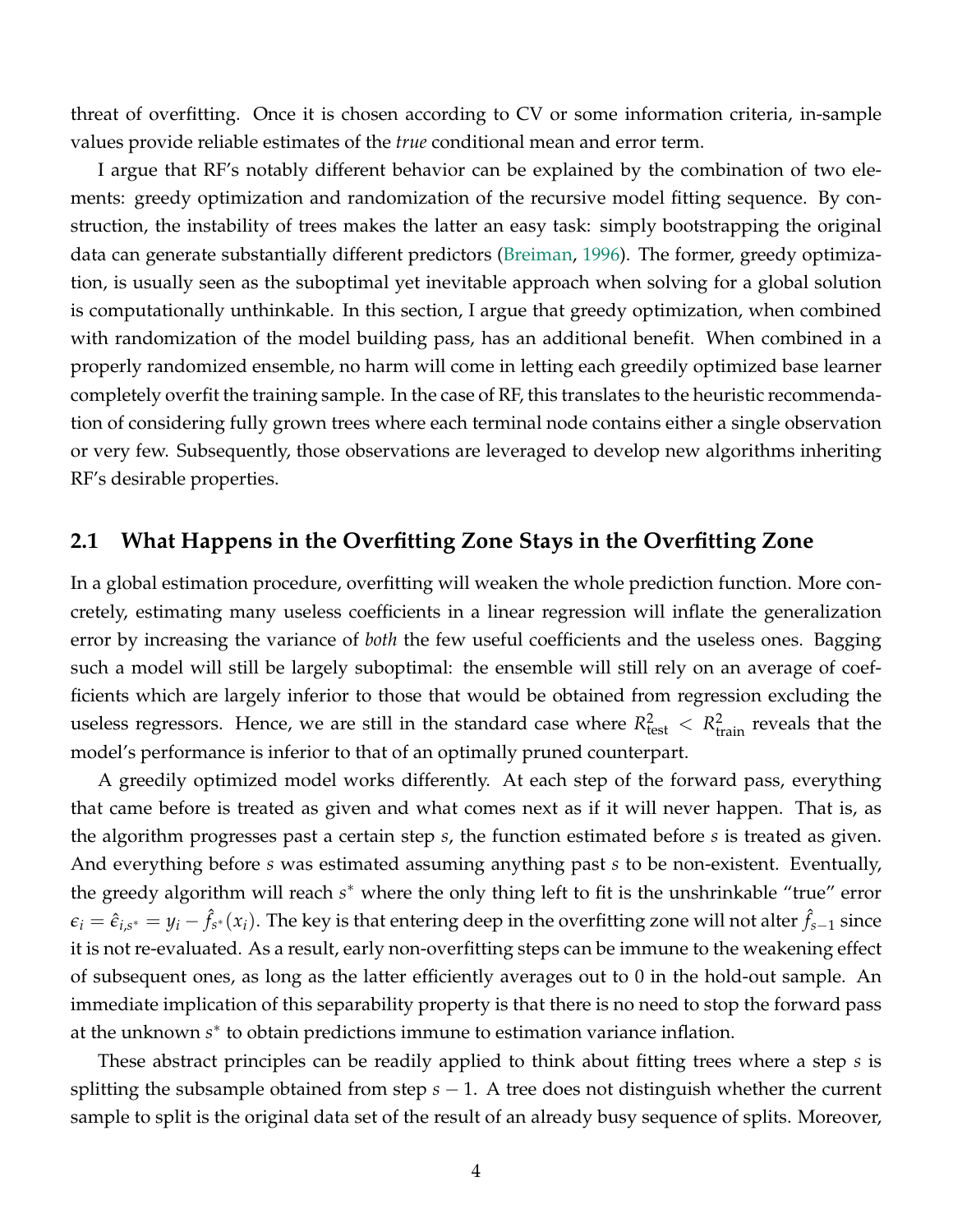<span id="page-5-1"></span>

Figure 2: Model averaging/bagging different base learners with increasingly many useless features. Units are  $ln (MSE_{model}/MSE_{Oracle})$ . Oracle has 10 regressors, SNR=2, and  $N = 100$ . Details in Appendix [A.2.](#page-27-0)

like any splits along the tree path, those optimized before venturing past *s*<sup>\*</sup> cannot be subsequently revoked. This implies that the predictive structure attached to them cannot be altered nor weaken by ulterior decisions the greedy algorithm makes.

Alternatively, we can think of fitting a linear regression with orthogonal features. A step *s* is adding a regressor by fitting it to the residual of the previous step. In this linear boosting case, we can hope that important predictors go in very soon in the process and are followed by many useless predictors until those are exhausted. Unlike the coefficients from the kitchen-sink OLS, the early fitted coefficients in the forward pass of the stagewise algorithm were estimated as part of a model that only included a handful of predictors. Those are precluded from the eventual weakening effect that comes with the inversion of a near-singular  $X'X$ .<sup>[4](#page-5-0)</sup> Figure [2](#page-5-1) supports those observations: for the same linear model, the effects of model averaging and bagging can differ substantially. Clearly, Greedy LS responds much better to ensembling than OLS in an environment incorporating noise and useless regressors. OLS's performance past the interpolation threshold  $(R<sup>2</sup><sub>train</sub> = 1,$  which occurs at 90) is still order of magnitudes worse than Greedy LS (the graph is in log scale). There are limited benefits from tuning (moving along the *x*-axis) in Greedy LS, while those are huge for OLS.

### **2.2 Bagging and Perturbing as an Approximation to Population Sampling**

At *s*<sup>\*</sup>, which corresponds to the *true* terminal node in the case of a tree, the DGP is simply

<span id="page-5-2"></span>
$$
y_i = \mu + \epsilon_i. \tag{1}
$$

<span id="page-5-0"></span><sup>&</sup>lt;sup>4</sup>Adding a ridge penalty will alleviate the singularity problems, but will also (potentially heavily) shrink the real coefficients of interest, compromising their predictive power.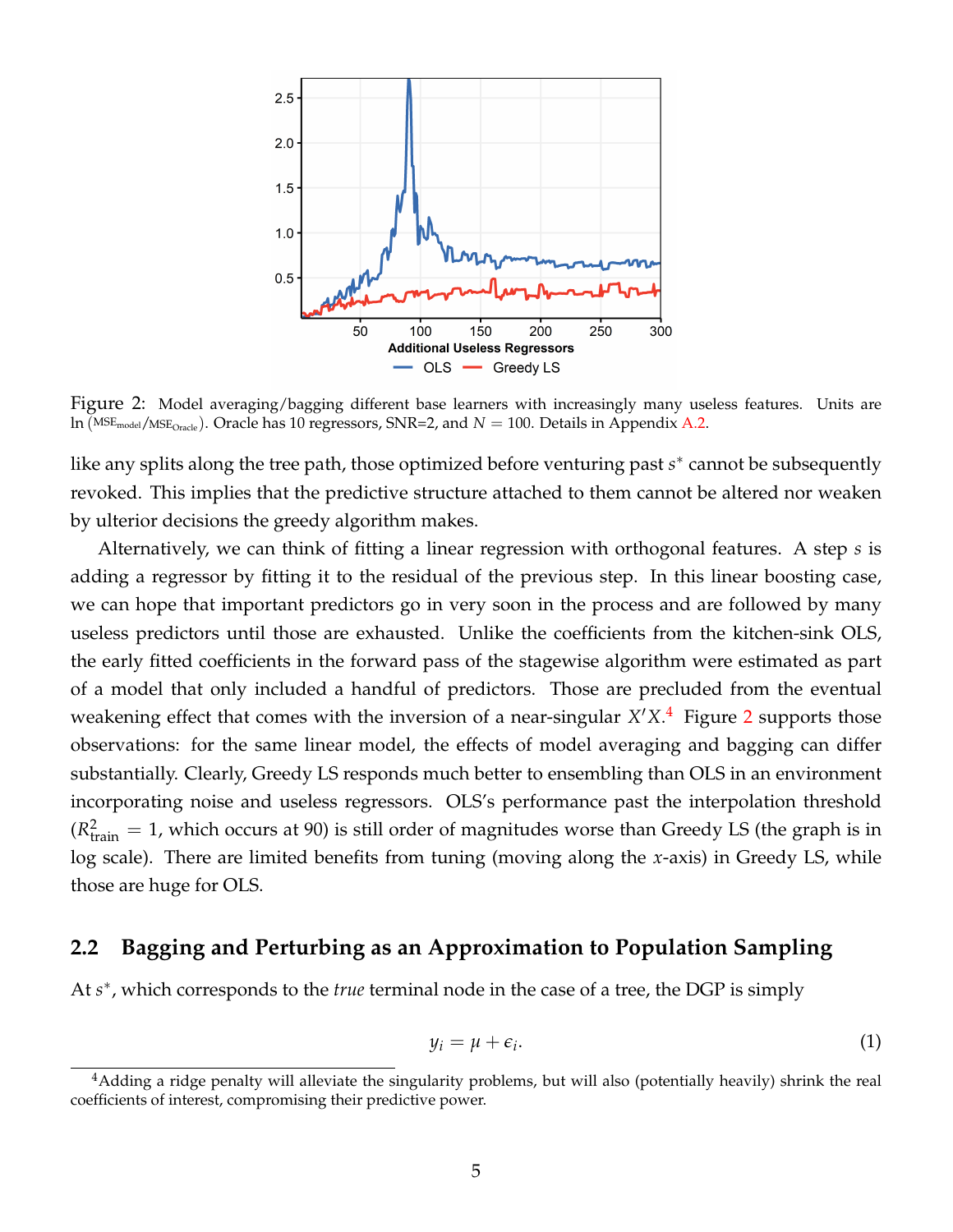Clearly, the best possible prediction is the mean of all observations contained in the node. I argue that perfect randomization will also procure this optimal prediction out-of-sample, even if the ensemble itself is completely overfitting in-sample. This *Perfectly* Random Forest is, of course, merely a theoretical device and how close RF gets to this hypothetical version is an empirical question. Nevertheless, it is widely believed (and further confirmed in section [3\)](#page-14-0) that bagging (B) and perturbing (P, draw mtry eligible features for a each split) trees can get very close to what would obtain from population sampling. By the latter, I mean that each tree is grown on non-overlapping samples from a population. Essentially, this is what bootstrapping any statistic is meant to approximate. Of course, the performance of any model will improve when averaging it over many close-to independent samples. The more subtle point being made here is that a good approximation to population sampling (via  $B \& P$ ) can generate a model whose structure will be close to the optimally pruned one, and that, without attempting any form of early stopping whatsoever. In other words, [\(1\)](#page-5-2) more generally represents the truth from the hypothetical point *s* <sup>∗</sup> where a recursive fitting algorithm should optimally stop. Proper inner randomization assures that a prediction close to  $\bar{y}$  is returned.

When faced with only noise left to fit, the prediction of a  $\mathbb B \& \mathbb P$  ensemble of completely overfitting trees achieving perfect randomization is the (optimal) sample average. This result is obtained from taking the recursive view and assuming perfect randomization. First, the out-of-sample prediction of a RF for observation *j* is

$$
\hat{\mu}_j^{\rm RF} = 1/B \sum_{b=1}^B \hat{\mu}_{j,b}
$$

where  $\hat{\mu}_{j,b}$  is the prediction of the  $b$  tree for observation  $j$ . Importantly, observation  $j$  is not included when fitting the trees, so we are looking at the prediction for a new data point using a function trained on observations  $i \neq j$ . For simplicity, assume fully grown trees, which means terminal nodes include a single observation.<sup>[5](#page-6-0)</sup> The model is applied to the terminal node DGP in  $(1)$ . Since the tree is fitting noise, perfect randomization implies that each out-of-sample tree prediction is a randomly chosen *y<sup>i</sup>* for each *b*. The prediction is thus

$$
\hat{\mu}_j^{\rm RF} = \frac{1}{B} \sum_{b=1}^B y_{i(b)}
$$

.

Define  $r = B/N$  where N is the number of training observations and r will eventually stand for "replicas". Since the  $y_{i(b)}$ 's amount to random draws of  $y_{1:N}$ , for a large enough *B*, we know with certainty that the vector to be averaged  $(y_{i(1:B)})$  will contain  $r$  times the same observation  $y_i$ . Hence,

<span id="page-6-0"></span><sup>&</sup>lt;sup>5</sup>This also directly implies that each base learners'  $R_{\text{train}}^2$  is one and that of the ensemble is bounded below by the subsampling rate, which will inevitably be much higher than  $R_{\text{test}}^2 = 0$ .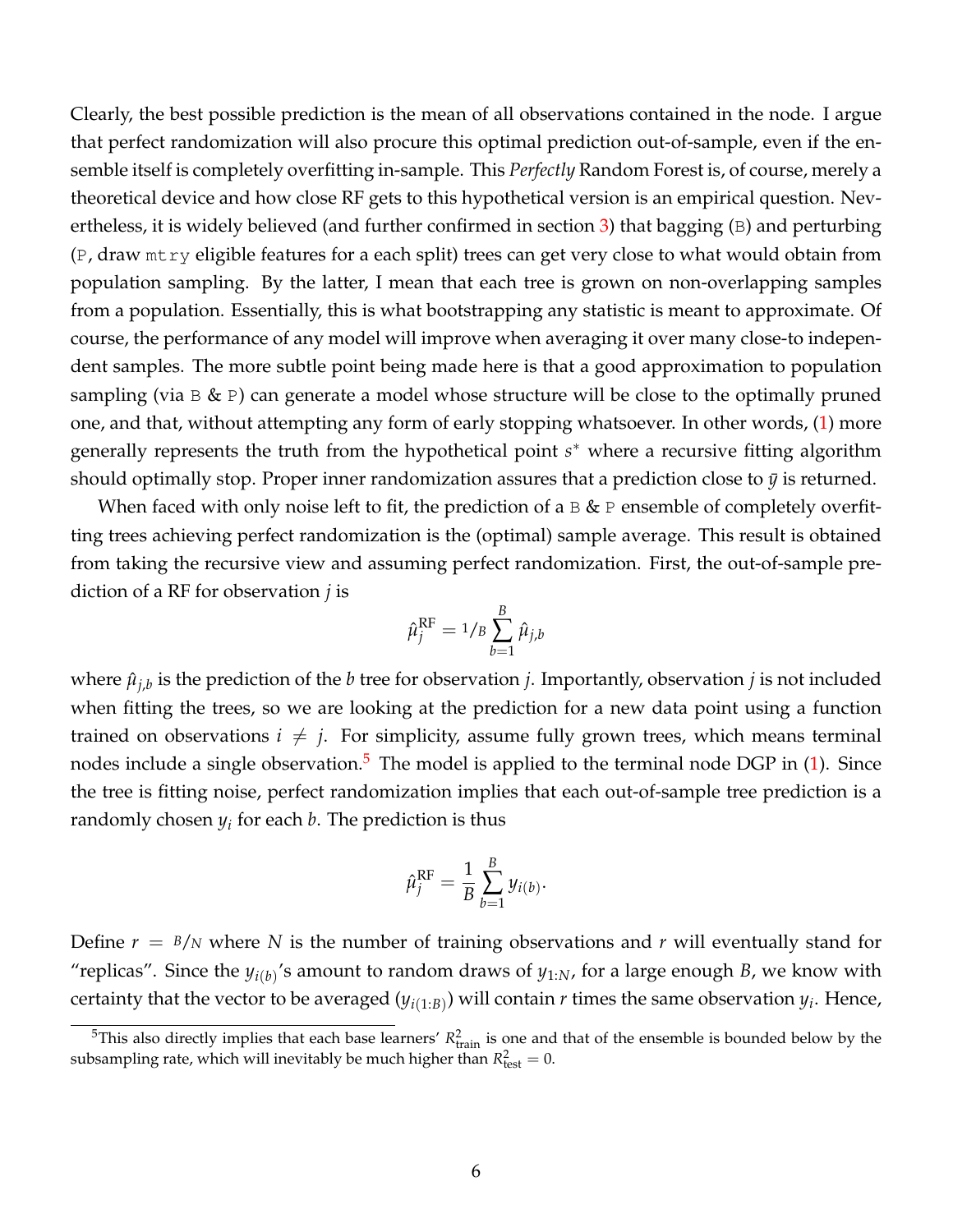the prediction equivalently is

$$
\hat{\mu}_{j}^{\text{RF}} = \frac{1}{B} \sum_{i=1}^{N} \sum_{r'=1}^{r} y_{i,r'} = \frac{1}{B} \sum_{i=1}^{N} \sum_{r'=1}^{r} y_{i} = \frac{r}{B} \sum_{i=1}^{N} y_{i} = \frac{1}{N} \sum_{i=1}^{N} y_{i}
$$

since  $r = B/N$ . In words, when a Perfectly Random Forest is starting to fit pure noise, its out-ofsample prediction averages out to the simple mean, which is *optimal* under [\(1\)](#page-5-2) and a squared loss function. Intuitively, at *s*<sup>\*</sup>, the test set behavior of the prediction function (from fully grown trees) is identical to that of doing (random) subsampling with subsamples containing one observation. Averaging the results of the latter (over a large *B*) is just a complicated way to compute a mean. Hence, the out-of-sample prediction as provided by the perfectly random forest is one where implicit/au-tomatic pruning was performed.<sup>[6](#page-7-0)</sup> It is equivalent to that of an algorithm which knows the "true" *s*\*. A direct implication is that we need not to worry about finding  $s^*$  through cross-validation, since the optimally stopped prediction is what is being reported out-of-sample. Of course, this relies on a satisfying randomization level to be empirically attainable. Section [3](#page-14-0) asks "How close to population sampling are we when fitting  $B & P$  trees?" and the answer is "surprisingly close".

The above also helps in understanding  $R_{\text{test}}^2 < R_{\text{train}}^2$  in RF. The gap's existence is a direct implication of implicit pruning via B & P being only active *out-of-sample*. Population sampling itself does not generate  $R_{\rm test}^2 < R_{\rm tr}^2$ train <sup>[7](#page-7-1)</sup>, only its approximation by  $\mathbb B \& \mathbb P$  does. A central role in this is that of mtry – the number of randomly selected features to be considered for a split. Overfitting situations can be thought of as an overabundance of parameters vs observations. The attached predictors are either directly available in the data or created via some form of basis expansions which trees is one (successful) possibility out of many. In such high-dimensional situations, it is clear that the model itself – the predictive structure – is barely identified: many different tree structure can rationalize a training sample with  $R_{\text{train}}^2 = 1$ . Yet, these structures' predictions substantially differ when feeding in new data. This property of overfitting models (combined with the recursive fitting procedure) is the channel through which mtry strongly regularize the hold-out sample prediction. However, the resulting heterogeneity cannot deflate  $R_{\text{train}}^2$  since *different* overfitting base learners, when trained on the same data, provide the *same* fitted values ( $y_{\text{train}}$  itself).<sup>[8](#page-7-2)</sup> Ergo,  $R_{\text{test}}^2 < R_{\text{train}}^2$ .

<span id="page-7-0"></span> $6$ This provides a justification for [Duroux and Scornet](#page-20-10) [\(2016\)](#page-20-10)'s finding that pruning the base learners while shutting down B can deliver a performance similar to that of RF (provided a wise choice of tuning parameters).

<span id="page-7-1"></span> $<sup>7</sup>$ As the subsampling rate mechanically decrease – a luxury obtained from a growing sample size and fixed model</sup> complexity – the  $R_{\text{train}}^2$  itself will look much like a true  $R_{\text{test}}^2$  since the contribution of observation *i* to its out-of-bag prediction shrinks with subsampling rate.

<span id="page-7-2"></span><sup>8</sup>Thus, the training error remaining at 0 does not prevent *explicit* regularization from increasing, which is happening past  $R_{\text{train}}^2 = 1$  in [Belkin et al.](#page-20-6) [\(2019a\)](#page-20-6)'s RF example.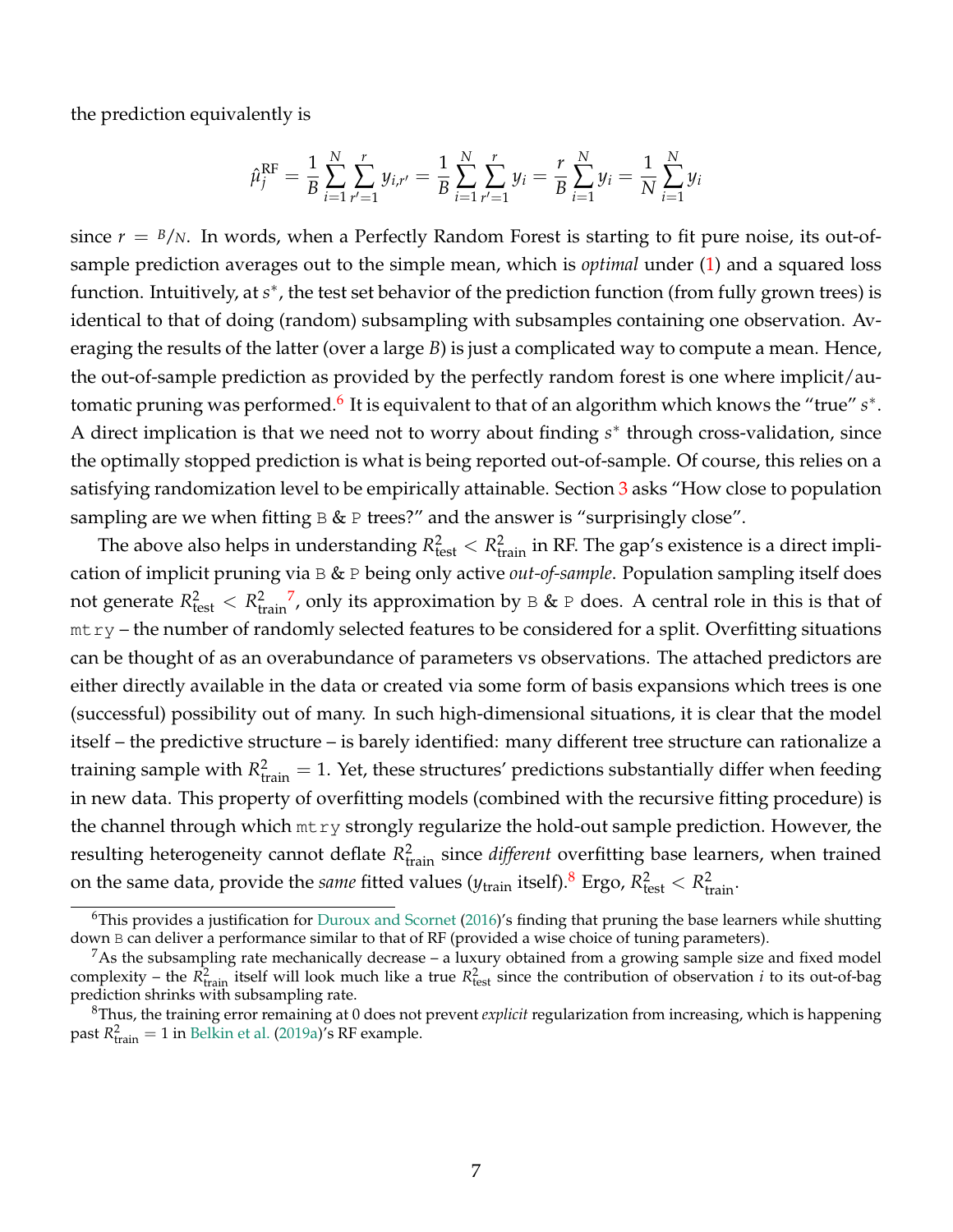#### <span id="page-8-3"></span>**2.2.1 Not Your Average Model Averaging**

At first sight, this may seem like nothing new: RF successfully controls overfitting by approximating more resampling by model averaging. The latter is known to provide a sort of regularization that can, in some special cases, be equivalent to more traditional shrinkage estimators [\(Elliott et al.,](#page-20-5) [2013;](#page-20-5) [LeJeune et al.,](#page-22-4) [2020\)](#page-22-4). What is new is that unlike averaging a kitchen-sink OLS regression (for instance), a greedy algorithm makes the structure estimated before *s* ∗ immune to what happens in the overfitting zone. In contrast, schemes like that of [Eliasz et al.](#page-20-11) [\(2004\)](#page-20-11) or those discussed in [Rapach](#page-22-6) [and Zhou](#page-22-6) [\(2013\)](#page-22-6) imply directly or indirectly tuning the number of regressors in the base learner linear models. This means that including too many of them could damage the overall model's performance.<sup>[9](#page-8-0)</sup> Of course, all of this is analogous to tuning  $\lambda$  in a ridge regression, and the resulting  $R^2_{\text{test}}$  is usually in the neighborhood of  $R^2_{\text{train}}$ .<sup>[10](#page-8-1)</sup> Hence, B & P are not the source of the "paradox" *per se*: they must be paired with a greedy algorithm which can generate sufficient inner randomization.

Conversely, the ideas presented above could help at understanding why forecast combinations work so well, which unlike confirming their multiple successes, is still an ongoing venture [\(Timmer](#page-22-7)[mann,](#page-22-7) [2006\)](#page-22-7). It is plausible that individual forecasters construct their predictive rule in an inductive recursive fashion. That is, human-based economic forecasting has likely more to do with a decision tree (based on looking at multiple time series plots) or a stepwise regression, than with the solution of a global problem (like OLS, LASSO and others). Indeed, it is arguably much easier to learn in a greedy fashion (both for a human and a computer) than to solve a complex multivariate problem directly for its global solution. Thus, assuming underlying forecasts are constructed as such, the average will behave in a very distinctive way if those are overfitting. As argued in [Hellwig](#page-21-5) [\(2018\)](#page-21-5) for the survey of IMF forecasters, the latter assertion is very likely true. As a result, the discussion above provides yet another explanation for the success of forecast combinations (especially the simple average scheme): significant inner randomization combined with recursively constructed overfitting forecasts provides implicit (and necessary) pruning. This is not a replacement but rather a complement to traditional explanations (usually for linear models) that link the effects of model averaging to traditional shrinkage estimators.<sup>[11](#page-8-2)</sup>

<span id="page-8-0"></span> $9$ Figure [2](#page-5-1) makes this distinction clear: OLS, while experiencing a reasonable performance renaissance thanks to double descent, could still strongly benefit from tuning the number of included regressors.

<span id="page-8-1"></span><sup>&</sup>lt;sup>10</sup>This is why using a (global) linear model to think about  $mtry's$  effect – while it may yield interesting insights [\(Mentch and Zhou,](#page-22-3) [2019\)](#page-22-3) – provides an incomplete answer that fails to capture one of RF's most salient regularities:  $R_{\text{train}}^2 > R_{\text{test}}^2$ .

<span id="page-8-2"></span> $^{11}$ For instance, [Friedman et al.](#page-20-4) [\(2001\)](#page-20-4) discuss the link for RF itself, [Rapach and Zhou](#page-22-6) [\(2013\)](#page-22-6) discuss it for the case of forecasting stock returns with averages of linear models.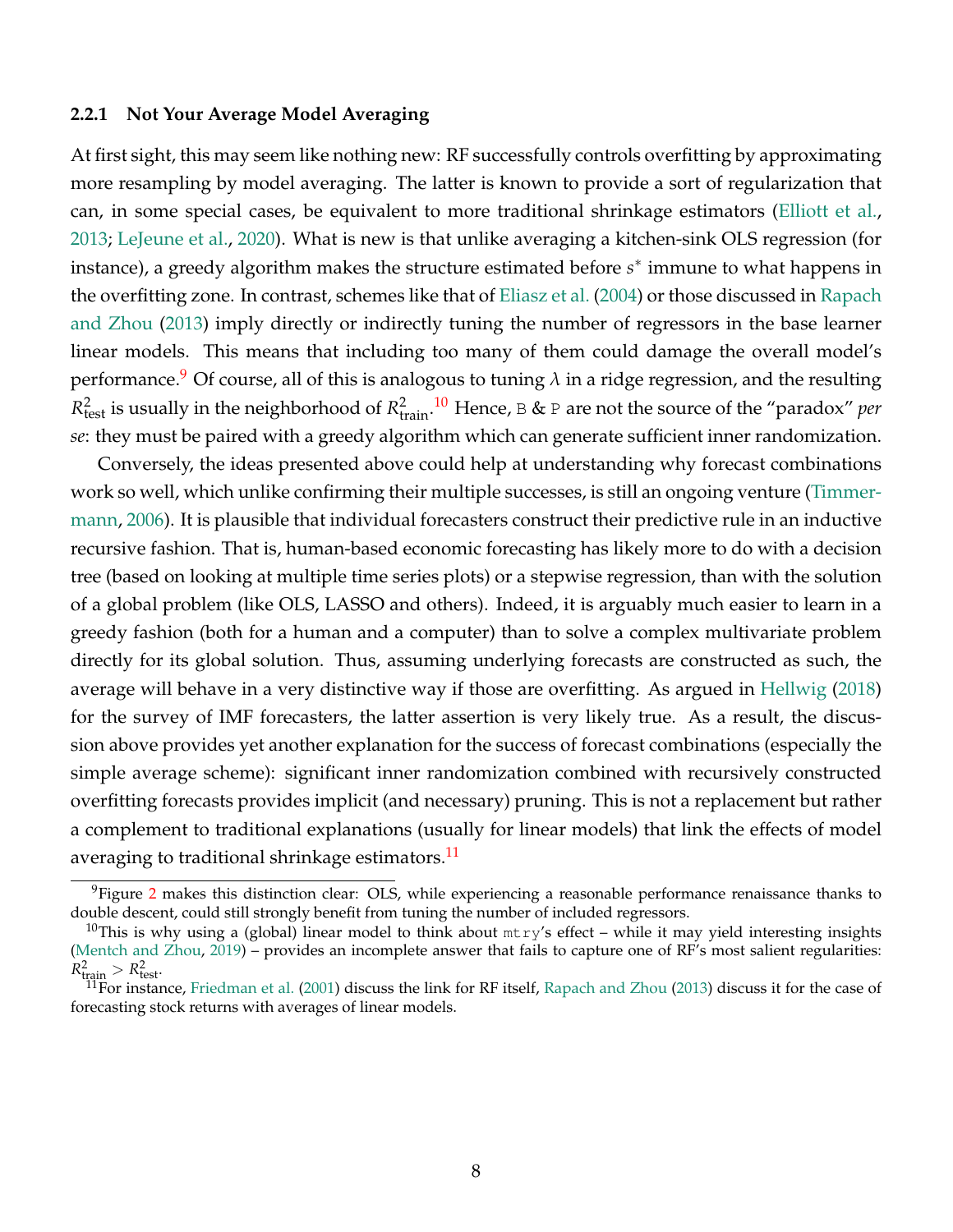#### <span id="page-9-0"></span>**2.3 No Such Thing as Double Descent in Random Forest**

In an influential paper, [Belkin et al.](#page-20-6) [\(2019a\)](#page-20-6) argue that Random Forest (RF), along with deep neural networks, exhibits a phenomenon now known as "double descent". Its occurrence for tree ensembles is an artifact of a strangely contstituted notion of function capacity. [Belkin et al.](#page-20-6) [\(2019a\)](#page-20-6) define it as increased tree depth until interpolation occurs, and augmenting the number of trees past that threshold. Unsurprisingly, the MSE starts to decrease sharply. The problem is, it does not do so because of increased functional complexity (like increasing the number of layers/neurons in a DNN, or regressors in a very large Ridge regression), but rather because *explicit* regularization (i.e., ensembling) has increased. More trees in RF is akin to simulating enough draws from a distribution of initial conditions so that the average model stabilizes, so it is not surprising to see that an everincreasing number of trees brings down MSE until it reaches a plateau [\(Friedman et al.,](#page-20-4) [2001\)](#page-20-4) – it is the law of large numbers. RF may have more parameters than a single tree, but different trees are never used together to fit the same  $y_{\text{train}}$  (like in Boosting). As a result, averaging trees procuring  $R_{\text{train}}^2 < 1$  in isolation will *not* help the forest  $R_{\text{train}}^2$  climb to 1 — i.e., they do not increase function capacity. This is so because the additional parameters directly serve the purpose of model averaging (which can, in linear models, have similar effects to Ridge regularization, [Elliott et al.](#page-20-5) [2013\)](#page-20-5) rather than increased model complexity. Finally, [Belkin et al.](#page-20-6) [\(2019a\)](#page-20-6)'s U-shaped curve before  $R_{\text{train}}^2 = 1$ is expected because they use a single tree (similar curves are reported for plain CART in Figure [4\)](#page-15-0), which is not a forest. Thus, with an appropriately defined notion of function capacity (underlying trees depth), there is no such thing as double descent of empirical risk for RF.<sup>[12](#page-9-1)</sup> In fact, in line with this paper's ideas, we get something better: a single *monotonic* descent.

<span id="page-9-2"></span>

Figure 3: Dashed lines are true R<sup>2</sup>. DGP is Friedman 1 [\(Friedman,](#page-20-12) [1991\)](#page-20-12). The *x*-axis is an index of complexity/depth. For RF, it is a decreasing minimal size node from 200 to 1 in 30 steps, and for NN, an increasing number of layers from 1 to 30. The NN is 50 neurons wide and RF's  $m$ t  $ry = \frac{1}{3}$ .

<span id="page-9-1"></span> $12$ Moreover, constituent trees, the true modulator function capacity, cannot have more parameters than observations: once each observation is in its own cell, optimization is over.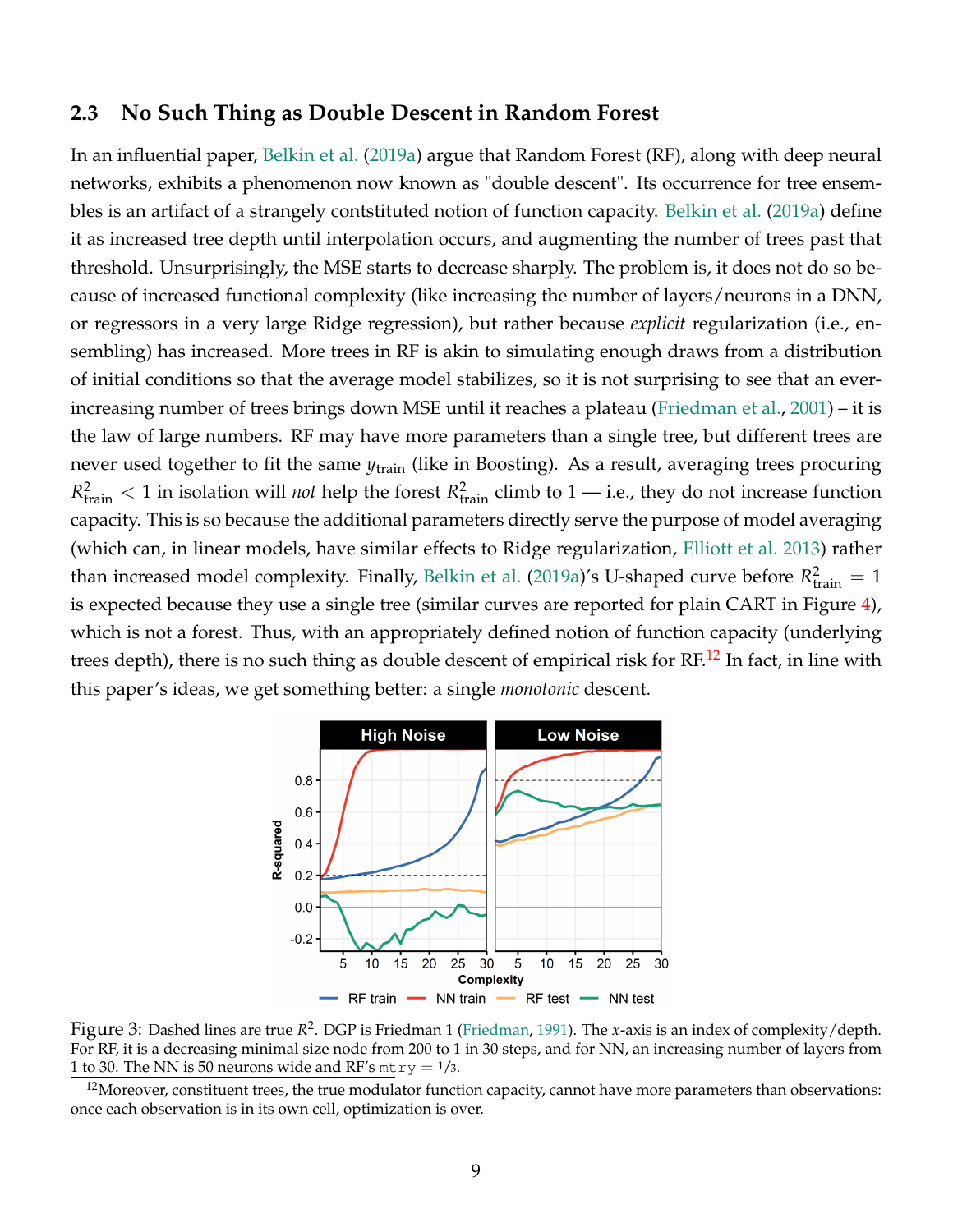Figure [3](#page-9-2) compares NN and RF. In the high noise environment, even though NN out-of-sample performance can experience a revival in the overly parametrized regime, it remains far inferior to that of RF, which remains *constant* as its  $R_{\text{train}}^2$  goes way beyond the true  $R^2$ . Strikingly, while NN's depth needs to be tuned in each environment, the best tree depth is always the deepest one whether *y* is mostly noise or signal. Thus, when it comes to its crucial hyperparameter guiding function capacity (see blue line), there is no tuning problem in RF. Of course, this is an implication of the earlier discussion: explicit pruning or no pruning at all yield nearly identical performance.

It is not entirely surprising that RF behaves differently from NN, with their respective estimation being carried very differently. For NN (or Ridge) the number of parameters is fixed during the estimation/optimization whereas it is constantly evolving for a tree. That is, gradient descent methods typically estimate a model of fixed complexity globally. If that complexity level is too great, the model will fail to generalize. In contrast, for greedy methods, estimation/optimization and model building go hand in hand, and, importantly, different parameters are estimated in different stages within "transitory models" of varying complexity. Thus, it is no surprise that double descent does not transfer to RF, and that self-pruning is not expected from a NN.

### **2.4 Leveraging the Insight for Other Models**

Not only trees require pruning. Many additive schemes must be optimally stopped at *s*<sup>∗</sup> to obtain the best test set performance. It has been discussed that mixing  $B \& P$  with a greedy recursive algorithm can lead the algorithm to perform implicit optimal early stopping. It is natural to wonder if certain well-known greedy model building algorithms could also benefit for this property.

In sections [3](#page-14-0) and [4,](#page-16-0) I consider B & P versions of MARS and Boosted Trees. Before jumping to do so, I discuss why they can plausibly benefit from it, but perhaps not as much as trees. The success of randomized greedy algorithms is bounded by the base learner's ability to generate a sufficiently diversified ensemble of predictors. If not, there will be benefits from stopping base learners earlier.

The reason why trees generate the most randomization among greedy methods is the *irreversibility* of the model building pass. Plain Boosting is used as the counterexample, but the principle clearly applies to MARS and similar greedily optimized additive models. Consider building a small symmetric tree of depth 2, the prediction function is

$$
\hat{y}_i = I(x_i > 0) [\alpha_1 I(z_i > 0) + \alpha_2 I(z_i \le 0)] + I(x_i \le 0) [(\gamma_1 I(w_i > 0) + \gamma_2 I(w_i \le 0)].
$$

Finally, define  $d_{x,i}^+ = I(x_i > 0)$  as a regressor and the rest accordingly. We get

$$
\hat{y}_i = \theta_1 d_{x,i}^+ d_{z,i}^+ + \theta_2 d_{x,i}^+ d_{z,i}^- + \theta_3 d_{x,i}^- d_{w,i}^+ + \theta_4 d_{x,i}^- d_{w,i}^-.
$$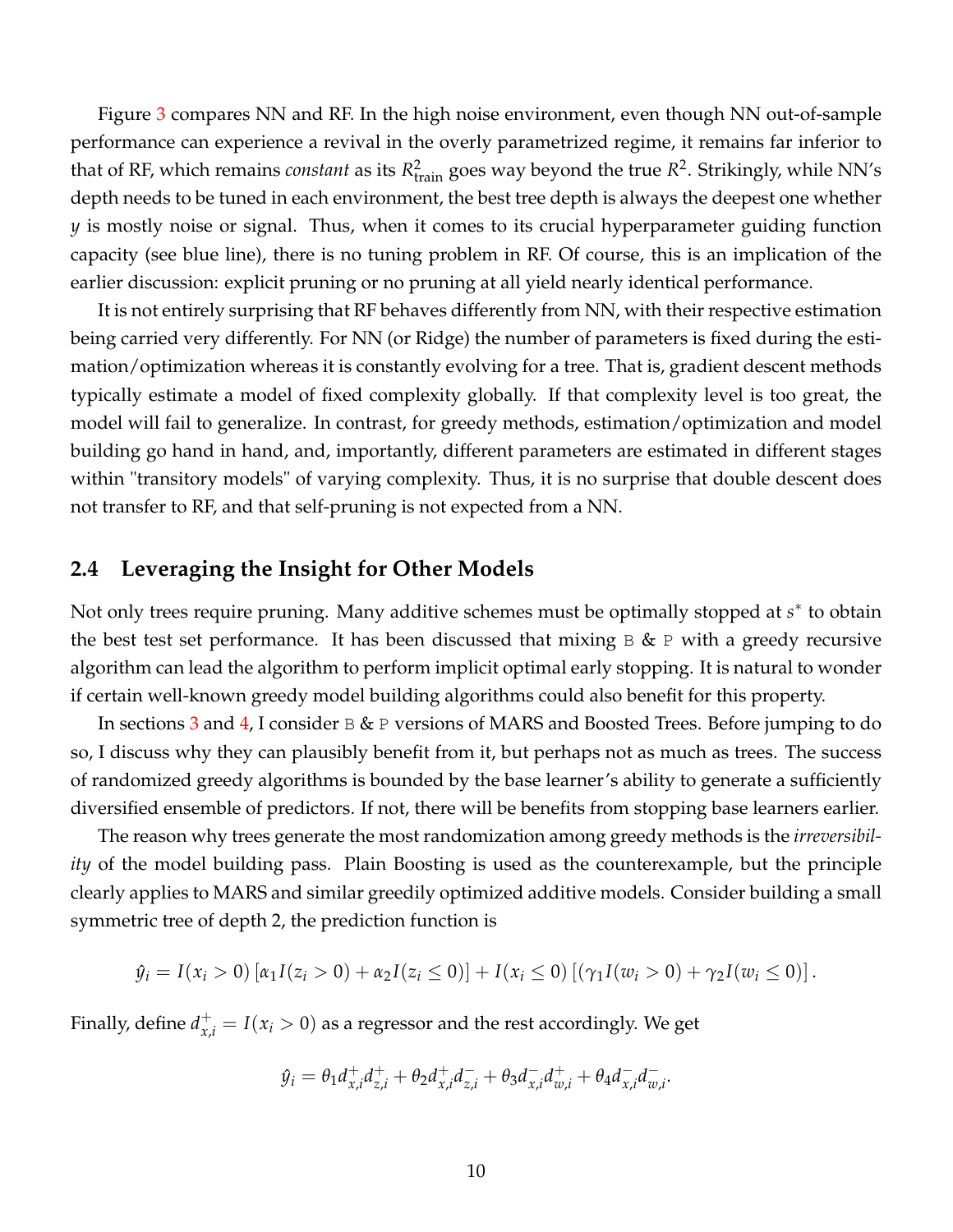This representation shows trees are very singular "additive" models. It is clear that  $d_{x,i}$  better be a good choice, because it is not going away: any term in the model building pass will be multiplied by it. By construction, no term added later in the expansion has the power to entirely undo the damage of a potentially harmful first split. In other words, splitting the sample is an *irreversible* action. This is what guarantees that steps occurring past *s* <sup>∗</sup> will not alter what was constructed before it.

Now, let us look at a toy boosting model where the base learners are single-split trees (stumps) and the learning rate is *ν*. An important difference with the above is that step *s* leading to

<span id="page-11-1"></span>
$$
\hat{y}_i = \nu \left[ \beta_1 d_{x,i}^+ + \beta_2 d_{x,i}^- \right] + \cdots - \nu \left[ \beta_1 d_{x,i}^+ + \beta_2 d_{x,i}^- \right]
$$
 (2)

is absolutely possible. In words, by additivity, it is possible to correct any step that eventually turned out to be suboptimal in the search for a close-to global optima. With the randomization induced in Stochastic Gradient Boosting and other practical aspects, this is unlikely to happen exactly in those terms.<sup>[13](#page-11-0)</sup> Nevertheless, a small  $\nu$  and a large number of steps/trees in the additive model will mechanically increase the algorithm's potential for "reversibility". Indeed, [Rosset et al.](#page-22-8) [\(2004\)](#page-22-8) detail an equivalence between a procedure similar to the above and LASSO. If  $\nu \to 0$ , # of steps  $\to \infty$ and regressors are uncorrelated, they obtain the LASSO solution – a *global* solution. Thus, there is an imminent tension between how close to a global optimization [\(2\)](#page-11-1) can get and its capacity to generate inner randomization sufficiently to be dispensed from tuning the stopping point.

An interesting question is whether the properties detailed here apply to LASSO, which would free the world from ever tuning *λ* again. Indeed, when implemented via Least Angle Regression [\(Efron et al.,](#page-20-13) [2004\)](#page-20-13), the algorithm very much looks like a forward stagewise regression. In the spirit of the above, one would hope to let a randomized version of the regularization path roll until  $\lambda = 0$ , average those solutions and obtain the same  $R_{\text{test}}^2$  as if  $\lambda$  had been carefully tuned. Unfortunately, LASSO violates two of the requirements listed before. First, parameters are re-evaluated along the regularization path. For  $\lambda$ 's that lay in the overfitting territory, the estimated coefficients will be weakened since they are re-estimated in an overcrowded model. Second, letting the model overfit (when  $p < N$ ) implies setting  $\lambda = 0$  which returns the OLS solution for any iteration, making the desired level of randomization likely unattainable.<sup>[14](#page-11-2)</sup>

<span id="page-11-0"></span><sup>&</sup>lt;sup>13</sup>Stochastic Gradient Boosting [\(Friedman,](#page-21-6) [2002\)](#page-21-6) randomly selects a subset of observations at each step to train the weak learner.

<span id="page-11-2"></span><sup>&</sup>lt;sup>14</sup>This last point could be alleviated, when in the  $p > N$  case, the LASSO solution can include at most *N* predictors. In that scenario, the included set of variables would depend on the order within the regularization path (rather than its termination) which would increase randomization. Nevertheless, we cannot expect LASSO to benefit from automatic tuning because linear regression coefficients are re-evaluated along the estimation path.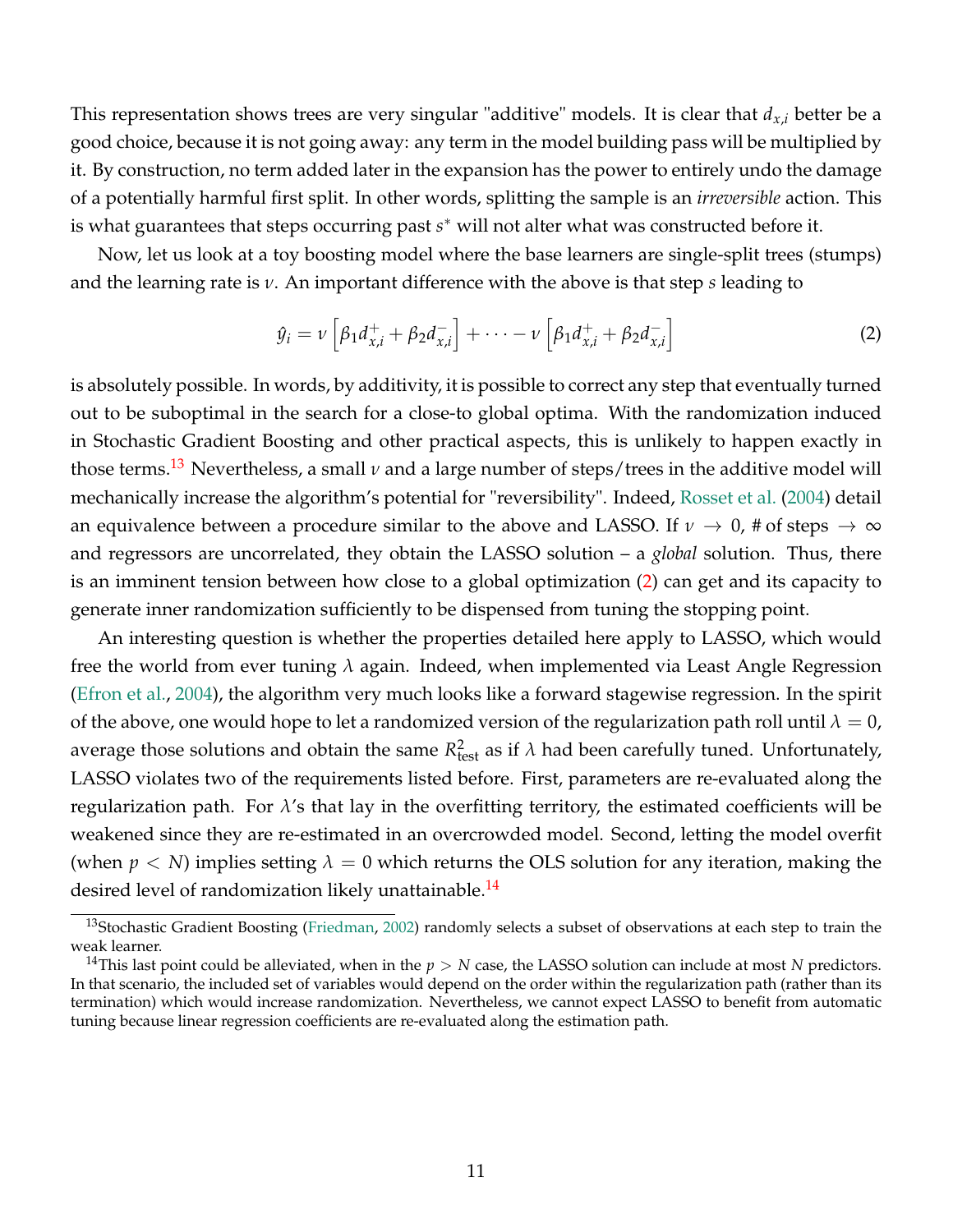### <span id="page-12-4"></span>**2.5 Why RF is Not Equivalent to Pruning a Single Tree**

Bagging and perturbing the model as implemented by RF leads to two enviable outcomes. The first is that the randomization procedure implicitly prunes an overfitting ensemble when applied to new data.<sup>[15](#page-12-0)</sup> This was the subject of previous subsections. The second, more standard, is that as a result of randomization, RF performs orders of magnitude better than a single pruned true [\(Breiman,](#page-20-9) [1996\)](#page-20-9). This is also observed in the simulations from section [3:](#page-14-0) B & P CART does much better than the ex-post optimally pruned base learner. In contrast, B & P MARS and Boosting will provide similar performance to that of their respective base learner stopped at *s* ∗ . Thus, RF must be pruning something else. I complete the argument of previous sections by arguing that its "pruning via inner randomization" is applied on the true *latent* tree  $\tau$  in

<span id="page-12-3"></span><span id="page-12-2"></span>
$$
y_i = \mathcal{T}(X_i) + \epsilon_i \tag{3}
$$

which itself can only be constructed from randomization. In short, it is the recursive fitting proce-dure itself that generates the need for Bagging.<sup>[16](#page-12-1)</sup>

The inspiration for the following argument comes from forecasting with non-linear time series models, in particular with the so-called Self-Exciting Threshold Autoregression (SETAR). A simple illustrative SETAR DGP is

$$
y_{t+1} = \eta_t \phi_1 y_t + (1 - \eta_t) \phi_2 y_t + \epsilon_t, \quad \eta_t = I(y_t > 0)
$$
 (4)

where  $\epsilon_t$  is normally distributed. The forecasting problem consists in predicting  $y_{t+h}$  for  $h=1,...,H$ given information at time *t*. As it is clear from [\(4\)](#page-12-2), *yt*+<sup>1</sup> is needed to obtain the *predictive function* for *y*<sup>*t*+2</sup> which is either  $\phi_1$  or  $\phi_2$ . Alas, only an estimate  $\hat{y}_{t+1} = E(y_{t+1}|y_t)$  is available. By construction,  $E(\hat{y}_{t+1}) = y_{t+1}$ . However, by properties of expectations,  $E(f(\hat{y}_{t+1})) \neq f(y_{t+1})$  if *f* is non-linear. Hence, proceeding to iterate forward using  $\hat{y}_{t+h}$ 's as substitutes for  $y_{t+h}$  at every step leads to a bias problem that only gets worse with the forecast horizon. If such an analogy were to be true for trees, this would mean that as the tree increase in depth, the more certain we can be that we are far from  $\mathcal{T}(X_i)$ , the optimal prediction function. I argue that it is the case.

Following the time series analogy, the prediction for a particular *i* can be obtained by a series of recursions. Define the cutting operator

$$
C(S; y, X, i) \equiv S_i \left( \argmin_{k \in \mathcal{K}, c \in \mathbb{R}} \left[ \min_{\mu_1} \sum_{i \in \{S | X_k \leq c\}} (y_i - \mu_1)^2 + \min_{\mu_2} \sum_{i \in \{S | X_k > c\}} (y_i - \mu_2)^2 \right] \right)
$$

<span id="page-12-0"></span><sup>15</sup>A simpler example is that of ridge regression: if there are more regressors than observations, then  $\lambda \to 0$  leads to a multitude of solutions for *β* and the non-identification of the predictive structure.

<span id="page-12-1"></span> $16$ In Appendix [A.6,](#page-29-1) I review a more standard case for Bagging based on presumed heteroscedascity.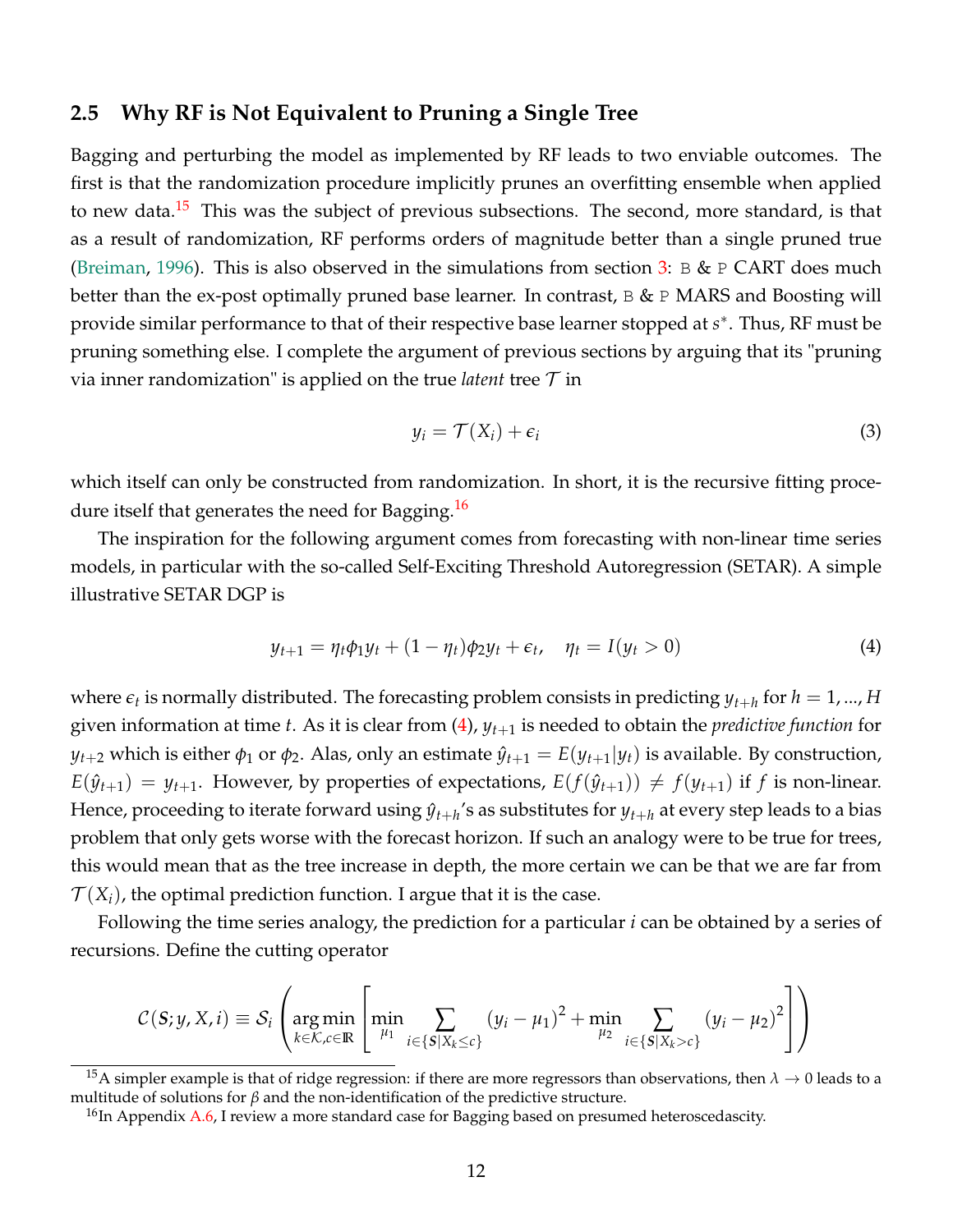where  $S_i$  extract the subset that includes *i* out of the two produced by the splitting step. Inside the  $S_i$ operator is the traditional one-step tree problem. K is the set of potential features to operate the split at an optimized value *c*. *S* is the sample to split and is itself the result of previous cutting operations from steps *s* − 1, *s* − 2 and so on. To get the next finer subset that includes *i*, the operator is applied to the latest available subset:  $S' = C(S; y, X, i)$ . The prediction for *i* can be obtained by using C recursively starting from  $S_0$  (the full data set) and taking the mean in the final  $S$  chosen by some stopping rule. In other words, the true tree prediction in [\(3\)](#page-12-3) is  $\mathcal{T}(X_i) = E(y_{i'}|i' \in C^D(\mathcal{S}_0; y, X, i))$ where *D* is the number of times the cutting operator must be applied to obtain the final subset in which *i* resides. To obtain the true tree prediction – the mean of observations in *i*'s "true" terminal node – the sequence of  $\mathcal{C}'$ s must be perfect. Hence, consistency remains on safe ground: as the sample size grows large, estimation error vanishes and  $\hat{S} \rightarrow S$  at each step. The finite sample story is, however, quite different.

Using  $\hat{y}_{t+1}$  *in situ* of  $y_{t+1}$  in SETAR and  $\hat{S}$  *in situ* of *S* in a tree generate problems of the same nature. At each step, the expected composition of *S*ˆ is indeed *S*. [17](#page-13-0) However, just like the recursive forecasting problem, the expected *terminal* subset is defined as an expectation over a recursion of nonlinear operators. Using *S*ˆ rather than the unobserved *S* at each step does *not* deliver the desired expectation. Intuitively, getting the right *k* and *c* out of many possible combinations is unlikely. These small errors are reflected in  $\overline{S} \neq S$  which is taken *as given* by the next step. Those errors eventually trickle down with absolutely no guarantee that they average out. In short, the direct CART procedure produces an unreliable estimate of a greedily constructed predictor  $\mathcal{T}(X_i)$  because it takes as given at each step something that is not given, but estimated. Since  $\mathcal C$  is a non-linear operator, this implies that the mean itself is not exempted from bias.

If the direct procedure cannot procure the right expected subset on which to take the average and predict, what will? The intuition for the answer, again, stems from the SETAR example. The proposed solution in the literature is – with a distinctively familiar sound – using bootstrap to simu-late the intractable expectation [\(Clements and Smith](#page-20-14) [\(1997\)](#page-20-14)).<sup>[18](#page-13-1)</sup>  $\hat{y}_{t+1}$  is augmented with a randomly drawn shock (from a parametric distribution or from those in the sample) and a forecast of *yt*+<sup>2</sup> is computed conditional on it. Then, the procedure is repeated for *B* different shocks and the final forecast is the average of all predictions, which, by the non-linearity of *f*(), can make it a very different quantity from  $f(\hat{y}_{t+1})$ . A forecaster will naturally be interested in more than  $y_{t+2}$ . This procedure can be adapted by replacing the draw of a single shock by a series of them that will be used as the model is simulated forward. The prediction at step *H* is an average of forecasts at the end of each *b* randomly generated sequence.

Analogously, a natural approach is to simulate the distribution of *S* entering a next splitting step

<span id="page-13-0"></span> $17$ This notion can be formalized by defining the expectation in terms of indicator functions for each candidate observation. Each observation at each cutting step is expected to be classified in the right one of two groups.

<span id="page-13-1"></span><sup>&</sup>lt;sup>18</sup>For a discussion of the SETAR case and other non-linear time series models, see section 2.7 in [Khan](#page-21-7) [\(2015\)](#page-21-7).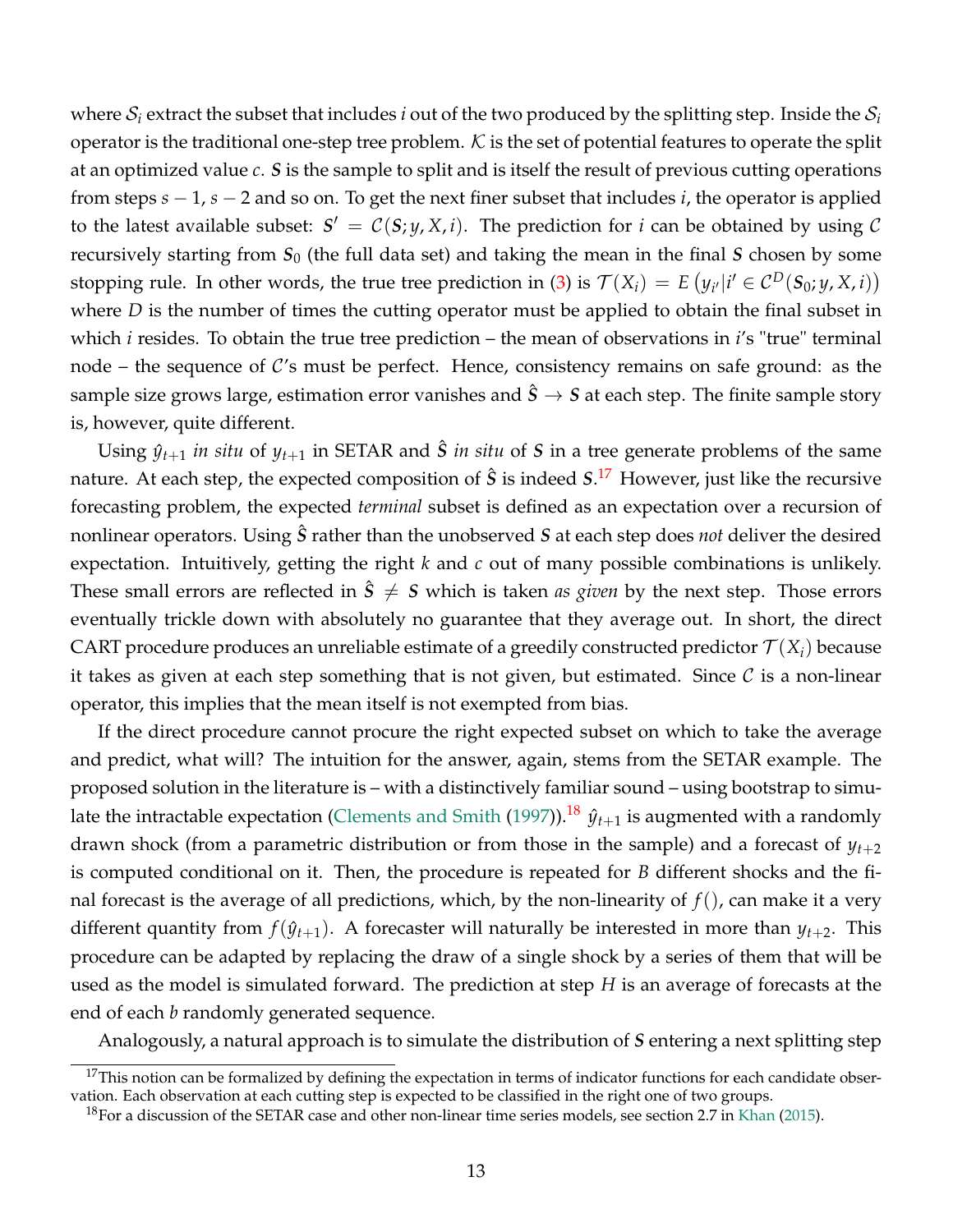is to bootstrap the sample of the previous step, run C a total of B times, apply C in the next step and finally take the average of these *B* bootstrapped trees predictions. For a deeper tree, the growing process continues on the bootstrapped sample and the average is taken once the terminal condition is reached.

Coming to the original question: if RF is pruning something, what is it? I conjecture it is pruning  $\mathcal T$  in [\(3\)](#page-12-3). Unlike the implicit early-stopping property explained in section [2,](#page-3-1) this statement cannot be supported or refuted by the simulations presented in section [3.](#page-14-0) However, in [Goulet Coulombe](#page-21-8) [\(2021\)](#page-21-8), it is shown that under a "true tree" DGP, the performance of RF and a version of CART with a low learning rate coincides. The latter can be linked to fitting the true tree optimally via an (extremely) high-dimensional LASSO problem.

### <span id="page-14-0"></span>**3 Simulations**

Simulations are carried to display quantitatively the insights presented in the previous section. Namely, I want to display that **(i)** ideal population sampling of greedy algorithms performs pruning/early stopping, **(ii)** RF very closely approximates it for trees, and **(iii)** the property also extends to altered versions of Boosting and MARS.

### **3.1 Setup**

I consider 3 versions of 3 algorithms on 5 DGPs. The 3 models are a single regression tree (CART), Stochastic Gradient Boosting (with tree base learners) and MARS. The five DGPs are a Tree, Friedman 1, 2 and 3 [\(Friedman](#page-20-12) [\(1991\)](#page-20-12)) as well as a linear model (the sum of five mutually orthogonal and normally distributed regressors). The first two versions of each model are obvious. First, I include the plain model and second, a bootstrapped and perturbed ensemble of it, as described earlier. Additionally,  $B \& P$  versions of MARS and Boosting have the so-called data augmentation (DA) option activated. It consists in enlarging the feature matrix to additionally incorporate  $X = X + \mathcal{E}$  where  $\mathcal{E}$ is a matrix of Gaussian noise. For categorical variables, *X*˜ is obtained by duplicating *X* and shuffling a fraction of its rows. Overall, DA can improve perturbation's potential when regressors are scarce. The Boosting and MARS  $B \& P + DA$  versions will be referred to by the less gloomy-sounding sobriquets *Booging* and *MARSquake*. An R [package](https://drive.google.com/file/d/1K973ZN7_YHyh3WdqZGt6WApmD66LiHhl/view) implements both. Execution details are relegated to Appendix [A.4.](#page-28-0)

The third version of each model, "Population Sampling" aims at displaying what results look like under the ideal case of perfect randomization. Subsampling is replaced by sampling *B* nonoverlapping subsets of *N* observation from a population of  $B \times N$  observations. This version help discern which algorithm generates enough inner randomization to get close to that desirable upper bound.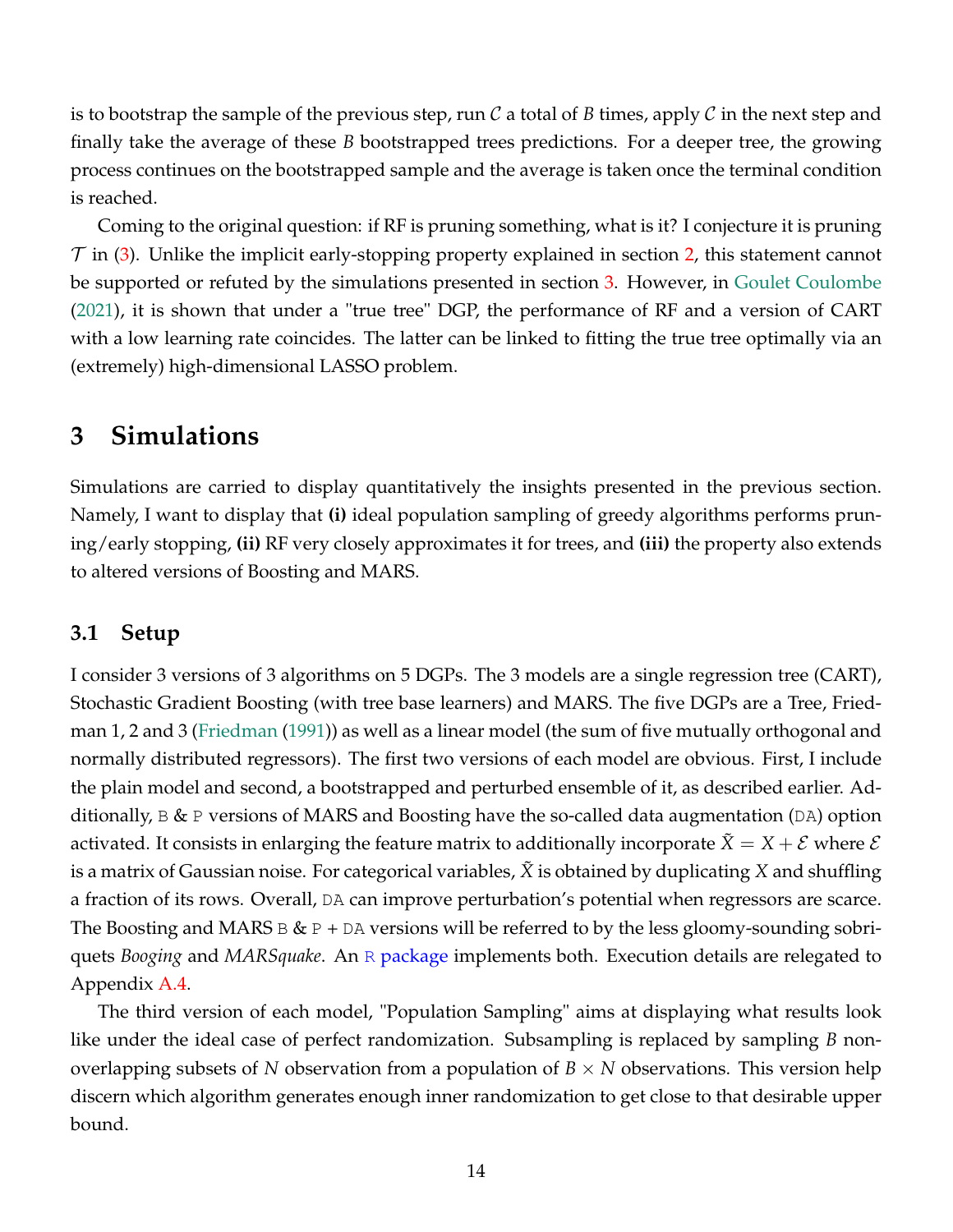<span id="page-15-0"></span>

Figure 4: This plots the average hold-out sample *<sup>R</sup>* <sup>2</sup> between the prediction **and the true conditional mean** for 30 simulations. The level of noise is calibrated so the SNR is 4. Column facets are DGPs and row facets are base learners. The *x*-axis is an index of depth of the greedy model. For CART, it is a decreasing minimal size node  $\in 1.4^{(16...2)}$ , for Boosting, an increasing number of steps  $\in 1.5^{\{4,...,18\}}$  and for MARS, it is an increasing number of included terms ∈  $1.4^{(2\dots,16)}$ . Both training and test sets have *N* = 400.

### **3.2 Results**

Figures  $4$  and  $6$  report the median  $R^2$  between hold-out sample predictions and the true conditional mean for 30 simulations. Columns are DGPs and rows are models. The *x*-axis is an increasing index of complexity/depth for each greedy model. Overfitting should manifest itself by a decreasing *R* <sup>2</sup> past a certain depth. I consider two levels of noise, one that corresponds to a SNR ratio of 4 (Figure [4\)](#page-15-0) and one of 1 (Figure  $6$  in Appendix). What does section [2](#page-3-1) imply for the curves in those two Figures? First, the population sampling versions (purple line) should be weakly increasing since they perform implicit "perfect" early stopping. Second, the  $B \& P$  versions (orange), should be parallel to those provided the underlying greedy model is generating enough inner randomization. Third, the value of the orange line at the point of maximal depth should be as high or higher than the maximal value of the green curve (i.e, the plain version's ex-post optimal stopping point).

When it comes to CART, those three properties are verified exactly. For any DGP, and both the population sampling and the  $B \& P$  versions, increasing the complexity of the model by shrinking the minimal node size does *not* lead to a performance metric that eventually decrease. The striking parallelism of the purple and orange lines is due to trees generating enough inner randomization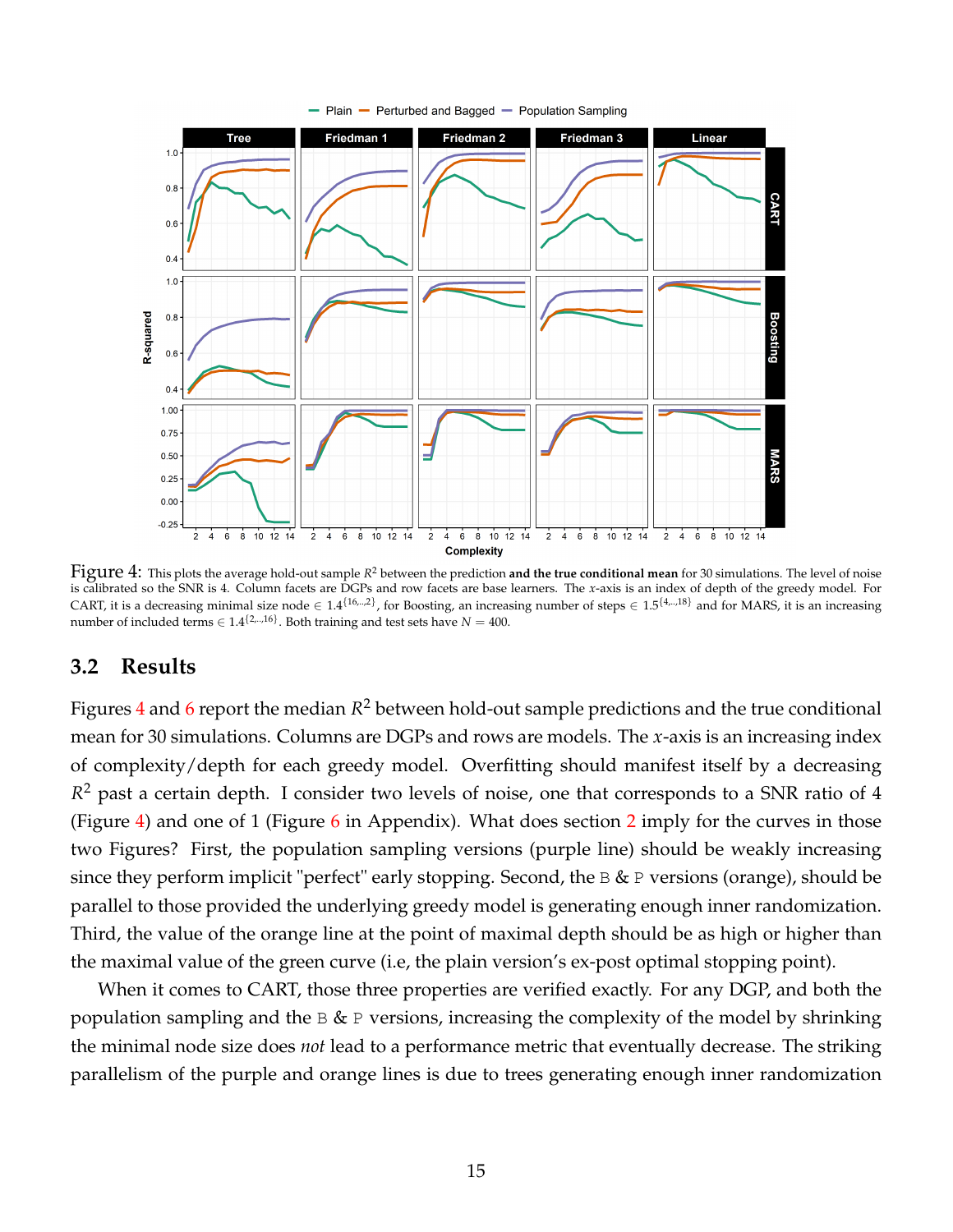with B & P so it performs self-pruning at a level comparable to that of the ideal experiment.<sup>[19](#page-16-1)</sup> Depending on the DGP, the plain version follows a typical bias-variance trajectory: it generally follows the B & P one for some time before detaching itself from it past its ex-post optimal *s* ∗ . This early parallelism of the green and orange lines corroborate the idea that  $\mathbb B \& \mathbb P$  CART (aka RF) performs implicit pruning.

Looking at Boosting and MARS, we again see that the population sampling line is weakly increasing in the respective depth of both models. If the  $B \& P$  version fails to match this ideal shape, it is because the current specification cannot generate enough inner randomization. Figure [4](#page-15-0) shows unequivocally encouraging results for both Boosting and MARS. For all DGPs, a clear pattern is observed: the  $\&$  P version's performance increases until it approximately reaches the optimal point (as can be ex-post determined by the hump in the green line) and then *remains at that level*, even if the base learners (one example being the 'Plain' version) are clearly suffering from overfitting. Under those conditions, it is fair to say that the enviable RF property is transferable to Boosting, and in a more pronounced fashion, MARS. When the noise level increase as depicted in Figure [6,](#page-23-0) we observed the same – albeit marginally less successful – phenomenon. Indeed, in those harder conditions, there is a small gap between ideal randomization and the one generated by Booging and MARSquake. However, the decrease in performance following the optimal depth is orders of magnitude smaller than what is observed for the plain version.

### <span id="page-16-0"></span>**4 Empirics**

This section has a more subtle aim than crowning the winner of a models' horse race. Rather than focusing on improving the tuned/pruned model which is already believed to be optimal, *Booging* and *MARSquake* bag and perturb completely overfitting based learners, which, as we will see, perform very poorly by themselves. Their performance will be compared to versions of Boosting and MARS where the optimal stopping point has been tuned by CV. The goal is to verify that in many instances, Booging and MARSquake provide similar predictive power to that of tuned models. Since CV's circumstantial imperfections are vastly documented [\(Krstajic et al.,](#page-21-9) [2014;](#page-21-9) [Bergmeir et al.,](#page-20-15) [2018\)](#page-20-15), it is not unrealistic to expect the B & P versions to sometimes outperform their tuned counterparts.

### **4.1 Setup**

Most data sets are standard with a few additions which are thought to be of interest. For instance, many of the standard regression data sets have a limited number of features with respect to the number of observations. A less standard inclusion like *NBA Salary* has 483 observations and 26

<span id="page-16-1"></span><sup>&</sup>lt;sup>19</sup>The purple line is mechanically expected to be at least above the orange one for a fixed depth: the former uses more data points which also helps at reducing estimation error.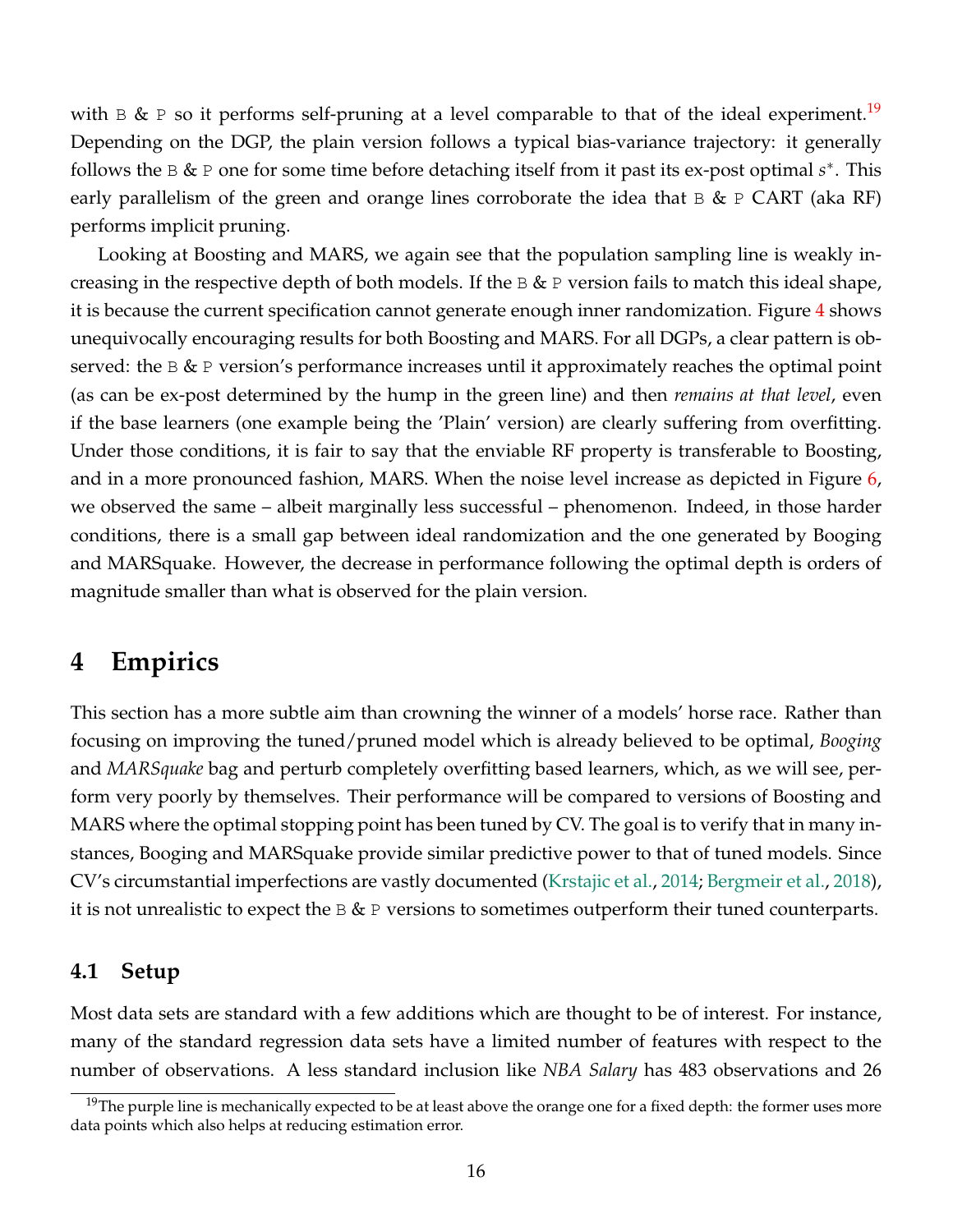features. *Crime Florida* pushes it much further with a total of 98 features and 90 observations. Those data sets are interesting because avoiding CV could generate larger payoffs in higher-dimensional setups. Still in the high-dimensional realm, but with the additional complication of non-*iid* data, are the 6 US macroeconomic data sets based on [McCracken and Ng](#page-22-9)  $(2020).<sup>20</sup>$  $(2020).<sup>20</sup>$  $(2020).<sup>20</sup>$  $(2020).<sup>20</sup>$  Moreover, traditional CV can be overoptimistic in a time series context and avoiding it could help [\(Bergmeir et al.,](#page-20-15) [2018\)](#page-20-15). The 3 macroeconomic variables are quarterly GDP growth, unemployment change and inflation. I consider predicting those variables at an horizon of 1 quarter  $(h = 1)$  and 2 quarters  $(h = 2)$ . Further information on data sets is gathered in Table [1.](#page-24-0) I do a 70-30 training-test split for all data sets.

Beyond Boosting, MARS, and their novel variants, I include a few benchmark models. Those include LASSO, RF with default tuning parameters  $(mtry=1/3)$ , a cost-complexity pruned regression tree, and two different neural networks (shallow and deep). Many additional NNs details are in Appendix [A.5.](#page-29-0) For macro data sets, benchmarks additionally include an autoregressive model of order 2 (AR) and a factor-augmented regression with 2 lags (FA-AR) which are widely known to be hard to beat [\(Stock and Watson,](#page-22-10) [1999;](#page-22-10) [Kotchoni et al.,](#page-21-10) [2019;](#page-21-10) [Goulet Coulombe et al.,](#page-21-1) [2019\)](#page-21-1). Remaining details needed to replicate results are in Appendix [A.3.](#page-27-1)

#### **4.2 Results**

All prediction results are reported in Table [2](#page-25-0) and an example is plotted in Figure [5.](#page-18-0) Moreover, to empirically document the  $R_{\text{test}}^2$  and  $R_{\text{train}}^2$  gap, Table [3](#page-26-0) (Appendix) reports  $R_{\text{train}}^2$ 's. Overall, empirical results confirm the insights developed in section [2.](#page-3-1) In almost every instance, the overfitting ensembles do at least as well as the tuned version while completely overfitting the training sample, the same way RF would. Sometimes they do better. When they do not, going from  $\overline{B}$  & P to MARSquake and Booging helps. This seldom occurring wedge suggests an important role for data augmentation when features are scarce.

For instance, on the *Abalone* data set, non-tuned MARS is overfitting, which leads to subpar performance. In line with simulation results, the newly proposed overfitting ensembles perform similarly well to using a single base learner and tuning it. Even better, Booging delivers statistically significant *gains* at the 1% confidence level. As RF, those two ensembles have a very high  $R_{\text{train}}^2$  (see Table [3](#page-26-0) in the appendix) and yet, stellar performance is reported on the test set. For *Fish Toxicity*, *Red Wine*, *White Wine*, the plain overfitting versions are significantly worse than the tuned versions, and ensembling them delivers a performance (with respect to tuned counterparts) that is either significantly better or statistically indistinguishable. For *California Housing*, which has more than

<span id="page-17-0"></span> $^{20}$ Bagging has received attention of its own in the macroeconomic forecasting literature [\(Inoue and Kilian,](#page-21-11) [2008;](#page-21-11) [Hille](#page-21-12)[brand and Medeiros,](#page-21-12) [2010;](#page-21-12) [Hillebrand et al.,](#page-21-13) [2020\)](#page-21-13). However, nearly all studies consider the more common problem of variable selection via hard-thresholding rules – like t-tests [\(Lee et al.,](#page-22-11) [2020\)](#page-22-11). Those strategies are akin to what discussed in section [2.2.1,](#page-8-3) and cannot (and do not) strive for automatic pruning. Nevertheless, the motivation for using Bagging in their context is very close to what described for trees in section [2.5.](#page-12-4)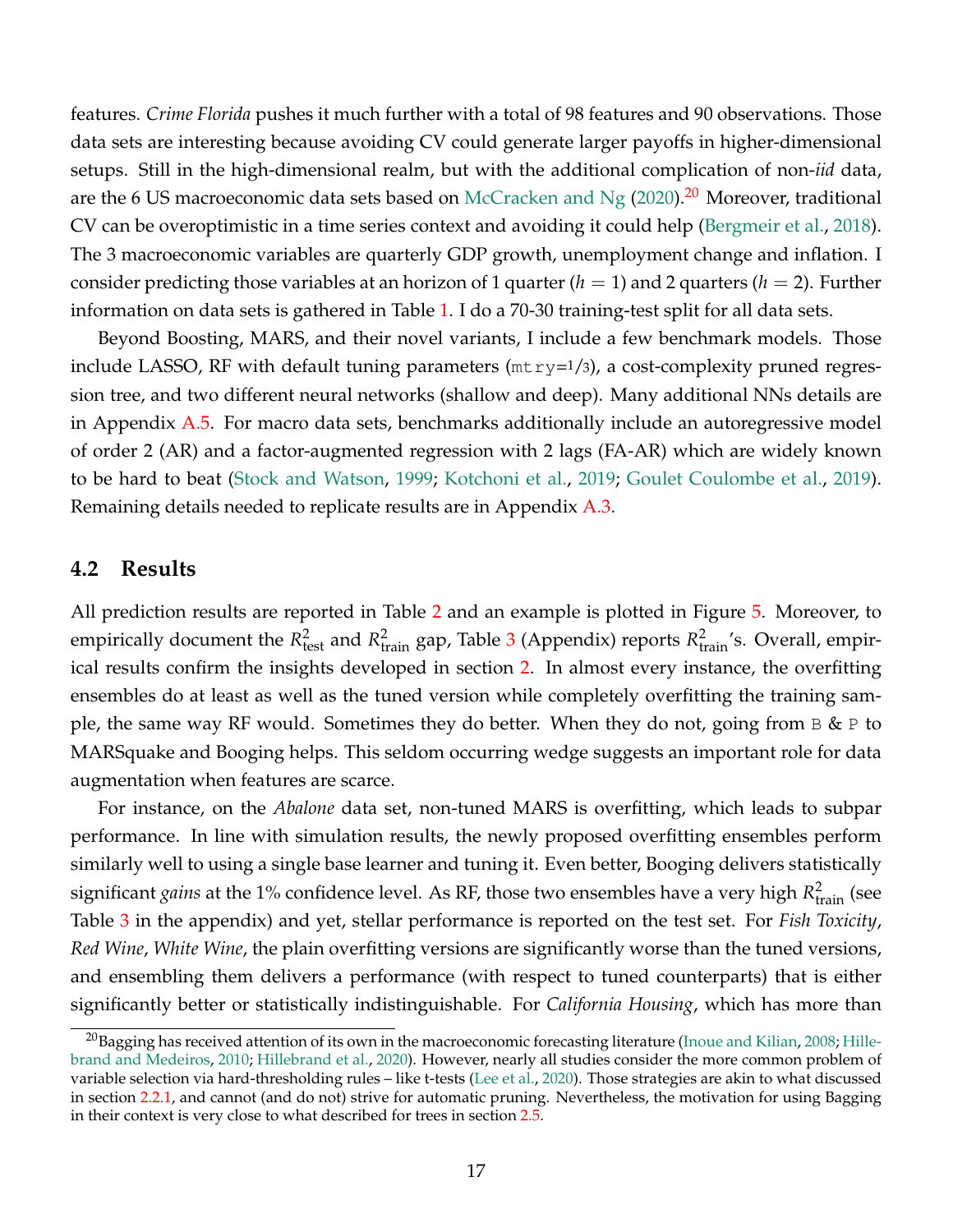<span id="page-18-0"></span>







**Benchmarks GBN MARS** Tuned Plain B+P Booging **DNN** Tuned Plain B+P Quake



Figure 5: A Subset of Empirical Prediction Results. Performance metric  $R_{\text{test}}^2$ . Darker green bars means the performance differential between the tuned version and the three others is statistically significant at the 5% level using t-tests (and [Diebold and Mariano](#page-20-16) [\(2002\)](#page-20-16) tests for time series data). Light green means the difference is not significant at the prescribed level. To enhance visibility in certain cases,  $R_{\text{test}}^2$ 's below -0.25 are constrained to 0.25.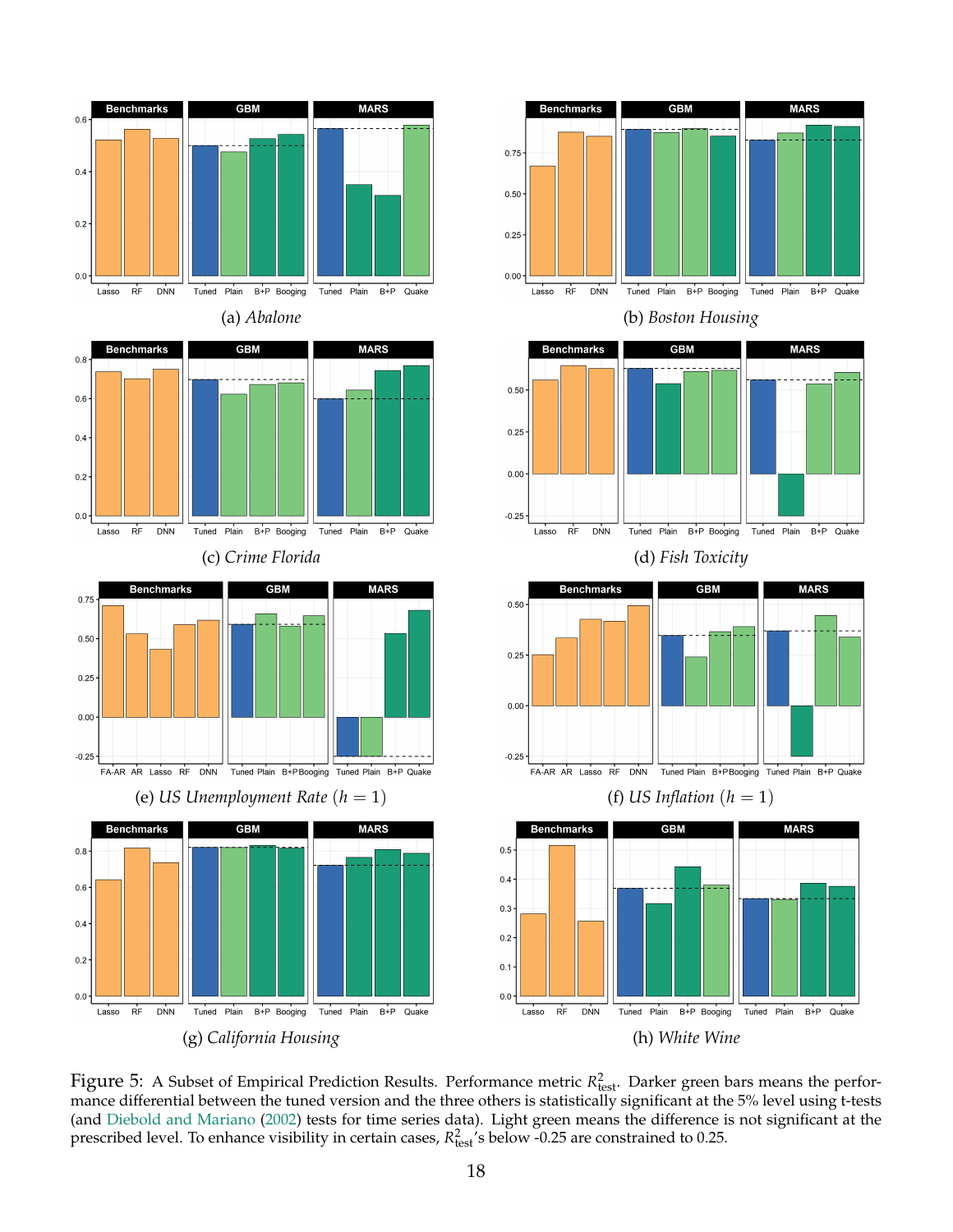20 000 observations, all ensembles significantly improve over the tuned version for MARS.

For *Crime Florida* – the very high-dimensional case which is not time series – the two ensembles of completely overfitting MARS (their  $R_{\text{train}}^2$  are respectively 0.97 and 0.98) are doing much better than the tuned version. They both deliver a  $R_{\text{test}}^2$  of almost 0.8 in the case of MARSquake. The latter is also the overall second best model (being  $1\%$  less than NN) for this data set. Meanwhile, B & P Boosting and Booging are doing marginally better than the tuned version.

A now-familiar pattern is also visible for both unemployment and (to some extent) GDP at  $h = 1$ . Booging does as well as the tuned Boosting. Moreover, the former provides the best outcome among all models, with a  $11\%$   $R^2_{\text{test}}$  increase with respect to both economic forecasting workhorses (AR, FA-AR). When it comes to plain and tuned MARS, all models are somewhat worse than the benchmarks with the tuned model itself delivering a terrible  $R_{\text{test}}^2$ . MARSquake is partially exempted from this failure for GDP, and completely is for unemployment. In the latter case, MARSquake is as good as FA-AR which incredible resilience is vastly documented [\(Stock and Watson,](#page-22-12) [2002;](#page-22-12) [Goulet Coulombe](#page-21-1) [et al.,](#page-21-1) [2019\)](#page-21-1). For inflation ( $h = 1$ ), the best models are clearly B & P MARS and DNN. Finally, it is noteworthy that Booging dominates its tuned counterpart for all economic data sets. Thus, overfitting ensembles work well for economic forecasting where CV can be hazardous.

Lastly, on NN and Deep NN performances. DNN is mostly dominated by RF and other ensembles, with the exception of inflation where it narrowly beats  $B \& P$  MARS. Giving the ongoing discussion on the properties of DNN's, it is interesting to check if DNN behaves similarly to RF. The short answer is "no". RF's  $R_{\text{train}}^2$  is *almost always* above 0.9, whereas that of DNN fluctuates highly depending on the target. Also, DNN does not display RF's emblematic resilience across data sets.

## <span id="page-19-0"></span>**5 Conclusion**

A fundamental problem is to detect at which point a learner stops learning and starts imitating. In ML, the common tool to prevent an algorithm from damaging its hold-out sample performance by overfitting is cross-validation. It is widespread knowledge that performing CV on Random Forests rarely yields dramatic improvements. Concurrently, it is often observed that  $R^2_{\text{test}} < R^2_{\text{train}}$  without  $R^2_{\text{test}}$  being any less competitive. I argued that proper inner randomization as generated by bagging and perturbing the model, when combined with a greedy fitting procedure, will implicitly prune the learner once it starts fitting noise. By the virtues of recursive model building, the earlier fitting steps are immune to the instability brought upon by ulterior (and potentially harmful) steps. Once upon a time, the author heard a very senior data scientist and researcher say in a seminar, 'If you put a gun to my head and say "predict", I use Random Forest.' This paper rationalizes this feeling of security by noting that unlike other learners, RF performs its own pruning without the perils of cross-validation. Thus, it seems that, mixed with a proper amount of randomization, *greed is good*.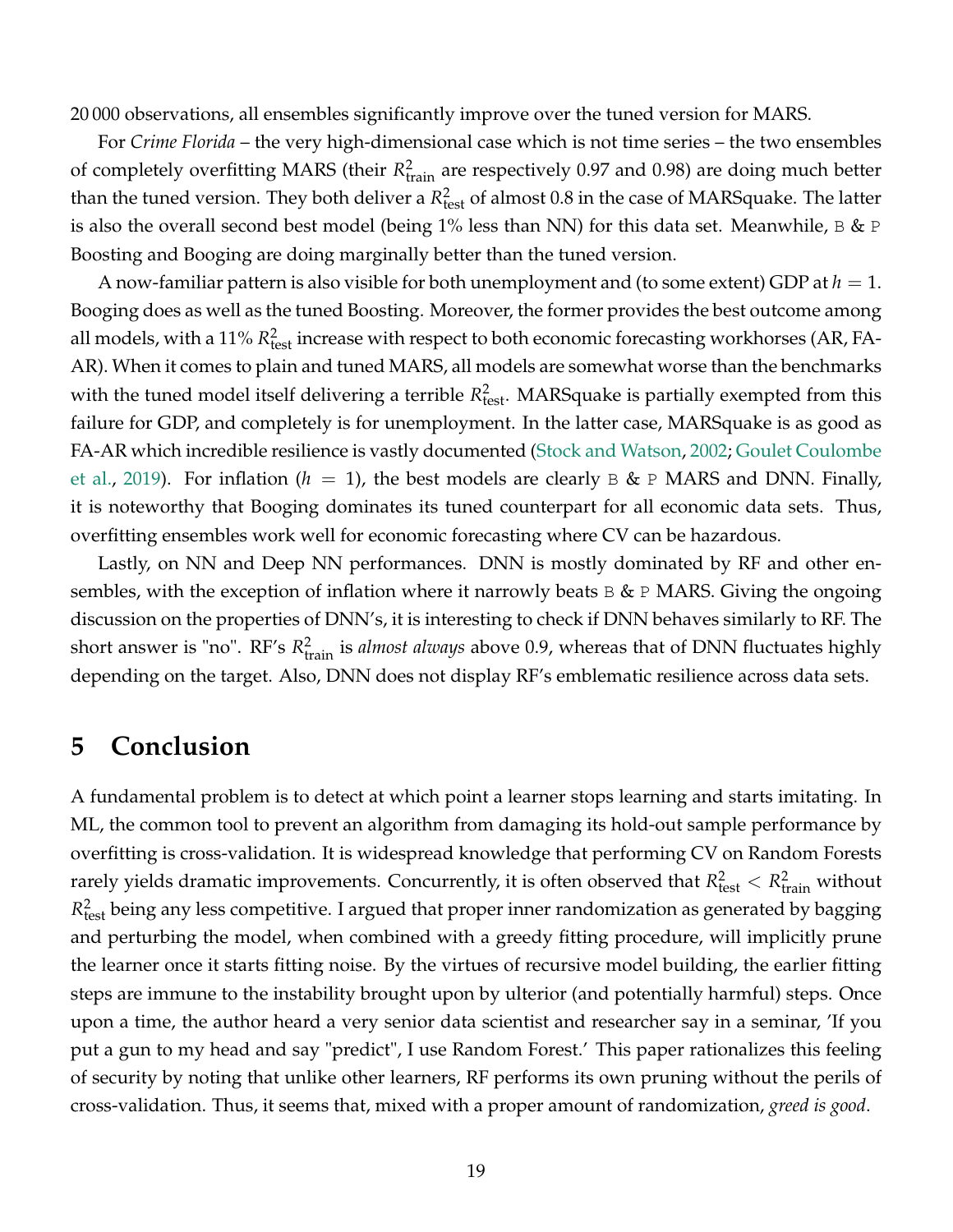### <span id="page-20-18"></span><span id="page-20-17"></span>**References**

- <span id="page-20-1"></span>Athey, S., Tibshirani, J., Wager, S., et al. (2019). Generalized random forests. *The Annals of Statistics*, 47(2):1148–1178.
- <span id="page-20-8"></span>Bartlett, P. L., Long, P. M., Lugosi, G., and Tsigler, A. (2020). Benign overfitting in linear regression. *Proceedings of the National Academy of Sciences*.
- <span id="page-20-6"></span>Belkin, M., Hsu, D., Ma, S., and Mandal, S. (2019a). Reconciling modern machine-learning practice and the classical bias–variance trade-off. *Proceedings of the National Academy of Sciences*, 116(32):15849–15854.
- <span id="page-20-7"></span>Belkin, M., Rakhlin, A., and Tsybakov, A. B. (2019b). Does data interpolation contradict statistical optimality? In *The 22nd International Conference on Artificial Intelligence and Statistics*, pages 1611–1619. PMLR.
- <span id="page-20-15"></span>Bergmeir, C., Hyndman, R. J., and Koo, B. (2018). A note on the validity of cross-validation for evaluating autoregressive time series prediction. *Computational Statistics & Data Analysis*, 120:70–83.
- <span id="page-20-9"></span>Breiman, L. (1996). Bagging predictors. *Machine learning*, 24(2):123–140.
- <span id="page-20-2"></span>Breiman, L. (2001). Random forests. *Machine learning*, 45(1):5–32.
- <span id="page-20-3"></span>Bühlmann, P., Yu, B., et al. (2002). Analyzing bagging. *The Annals of Statistics*, 30(4):927–961.
- <span id="page-20-0"></span>Chen, J. C., Dunn, A., Hood, K. K., Driessen, A., and Batch, A. (2019). Off to the races: A comparison of machine learning and alternative data for predicting economic indicators. In *Big Data for 21st Century Economic Statistics*. University of Chicago Press.
- <span id="page-20-14"></span>Clements, M. P. and Smith, J. (1997). The performance of alternative forecasting methods for setar models. *International Journal of Forecasting*, 13(4):463–475.
- d'Ascoli, S., Refinetti, M., Biroli, G., and Krzakala, F. (2020). Double trouble in double descent: Bias and variance (s) in the lazy regime. In *International Conference on Machine Learning*, pages 2280–2290. PMLR.
- <span id="page-20-16"></span>Diebold, F. X. and Mariano, R. S. (2002). Comparing predictive accuracy. *Journal of Business & economic statistics*, 20(1):134–144.
- <span id="page-20-10"></span>Duroux, R. and Scornet, E. (2016). Impact of subsampling and pruning on random forests. *arXiv preprint arXiv:1603.04261*.
- <span id="page-20-13"></span>Efron, B., Hastie, T., Johnstone, I., Tibshirani, R., et al. (2004). Least angle regression. *The Annals of statistics*, 32(2):407–499.
- <span id="page-20-11"></span>Eliasz, P., Stock, J. H., and Watson, M. W. (2004). Optimal tests for reduced rank time variation in regression coefficients and for level variation in the multivariate local level model. *manuscript, Harvard University*.
- <span id="page-20-5"></span>Elliott, G., Gargano, A., and Timmermann, A. (2013). Complete subset regressions. *Journal of Econometrics*, 177(2):357–373.
- <span id="page-20-4"></span>Friedman, J., Hastie, T., and Tibshirani, R. (2001). *The elements of statistical learning*, volume 1. Springer series in statistics New York, NY, USA:.
- <span id="page-20-12"></span>Friedman, J. H. (1991). Multivariate adaptive regression splines. *The annals of statistics*, pages 1–67.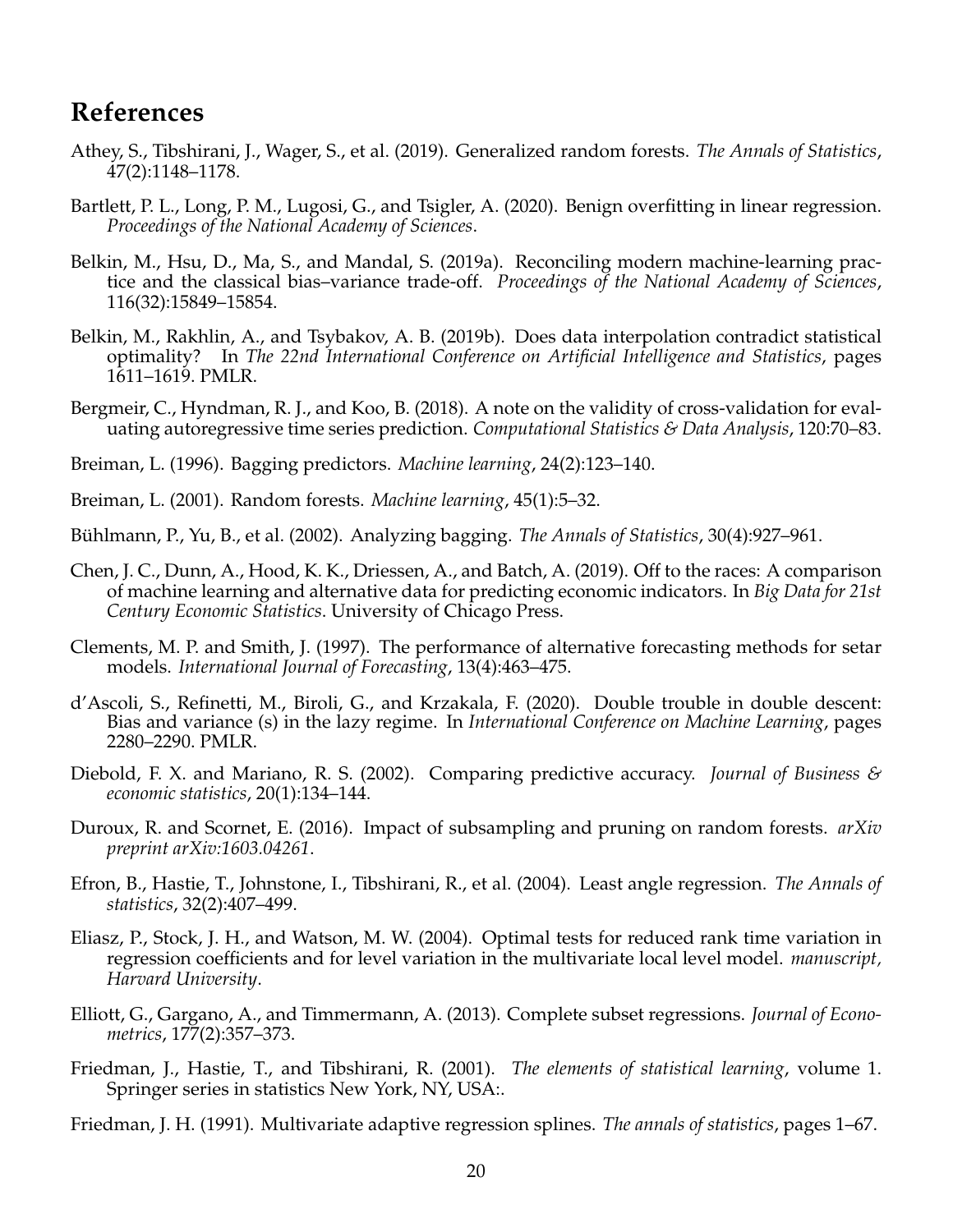- <span id="page-21-6"></span>Friedman, J. H. (2002). Stochastic gradient boosting. *Computational statistics & data analysis*, 38(4):367–378.
- Geiger, M., Jacot, A., Spigler, S., Gabriel, F., Sagun, L., d'Ascoli, S., Biroli, G., Hongler, C., and Wyart, M. (2020). Scaling description of generalization with number of parameters in deep learning. *Journal of Statistical Mechanics: Theory and Experiment*, 2020(2):023401.

<span id="page-21-2"></span>Goulet Coulombe, P. (2020). The macroeconomy as a random forest. *arXiv preprint arXiv:2006.12724*.

- <span id="page-21-8"></span>Goulet Coulombe, P. (2021). Slow-growing trees. Technical report.
- <span id="page-21-1"></span>Goulet Coulombe, P., Leroux, M., Stevanovic, D., Surprenant, S., et al. (2019). How is machine learning useful for macroeconomic forecasting? Technical report, CIRANO.
- <span id="page-21-14"></span>Goulet Coulombe, P., Leroux, M., Stevanovic, D., Surprenant, S., et al. (2020). Prévision de l'activité économique au québec et au canada à l'aide des méthodes "machine learning". Technical report, Technical report, CIRANO.
- <span id="page-21-15"></span>Goulet Coulombe, P., Marcellino, M., and Stevanovic, D. (2021). Can machine learning catch the covid-19 recession? *CEPR Discussion Paper No. DP15867*.
- <span id="page-21-16"></span>Grandvalet, Y. (2004). Bagging equalizes influence. *Machine Learning*, 55(3):251–270.
- <span id="page-21-0"></span>Gu, S., Kelly, B., and Xiu, D. (2020). Empirical asset pricing via machine learning. *The Review of Financial Studies*, 33(5):2223–2273.
- <span id="page-21-3"></span>Hastie, T., Montanari, A., Rosset, S., and Tibshirani, R. J. (2019). Surprises in high-dimensional ridgeless least squares interpolation. *arXiv preprint arXiv:1903.08560*.
- <span id="page-21-5"></span>Hellwig, K.-P. (2018). *Overfitting in Judgment-based Economic Forecasts: The Case of IMF Growth Projections*. International Monetary Fund.
- <span id="page-21-13"></span>Hillebrand, E., Lukas, M., Wei, W., et al. (2020). Bagging weak predictors. Technical report, Monash University, Department of Econometrics and Business Statistics.
- <span id="page-21-12"></span>Hillebrand, E. and Medeiros, M. C. (2010). The benefits of bagging for forecast models of realized volatility. *Econometric Reviews*, 29(5-6):571–593.
- <span id="page-21-11"></span>Inoue, A. and Kilian, L. (2008). How useful is bagging in forecasting economic time series? a case study of us consumer price inflation. *Journal of the American Statistical Association*, 103(482):511– 522.
- <span id="page-21-7"></span>Khan, M. Y. (2015). *Advances in applied nonlinear time series modeling*. PhD thesis, lmu.
- <span id="page-21-4"></span>Kobak, D., Lomond, J., and Sanchez, B. (2020). The optimal ridge penalty for real-world highdimensional data can be zero or negative due to the implicit ridge regularization. *Journal of Machine Learning Research*, 21(169):1–16.
- <span id="page-21-10"></span>Kotchoni, R., Leroux, M., and Stevanovic, D. (2019). Macroeconomic forecast accuracy in a data-rich environment. *Journal of Applied Econometrics*, 34(7):1050–1072.
- <span id="page-21-9"></span>Krstajic, D., Buturovic, L. J., Leahy, D. E., and Thomas, S. (2014). Cross-validation pitfalls when selecting and assessing regression and classification models. *Journal of cheminformatics*, 6(1):1– 15.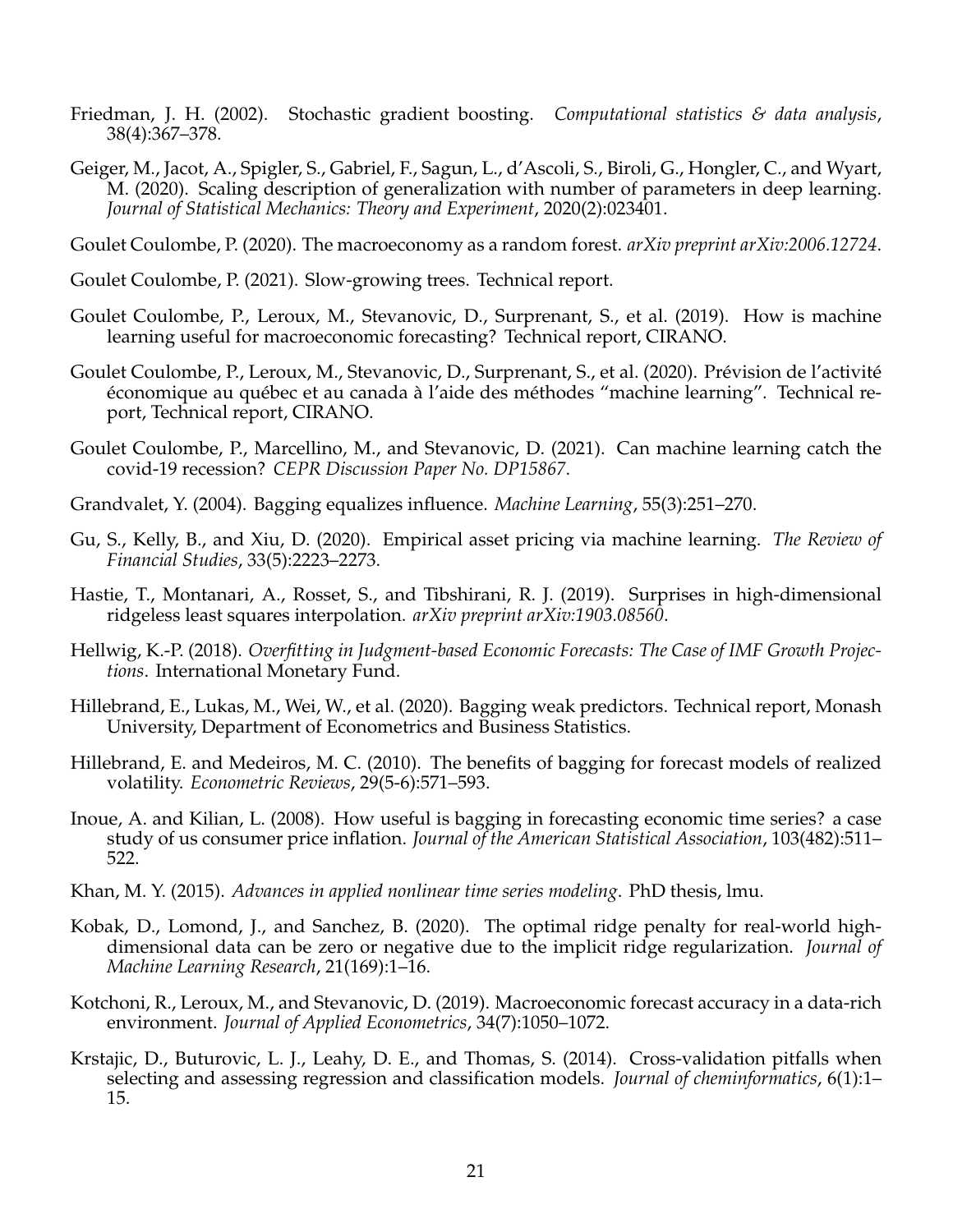- <span id="page-22-11"></span>Lee, T.-H., Ullah, A., and Wang, R. (2020). Bootstrap aggregating and random forest. In *Macroeconomic Forecasting in the Era of Big Data*, pages 389–429. Springer.
- <span id="page-22-4"></span>LeJeune, D., Javadi, H., and Baraniuk, R. (2020). The implicit regularization of ordinary least squares ensembles. In *International Conference on Artificial Intelligence and Statistics*, pages 3525–3535.
- <span id="page-22-9"></span>McCracken, M. and Ng, S. (2020). Fred-qd: A quarterly database for macroeconomic research. Technical report, National Bureau of Economic Research.
- <span id="page-22-1"></span>Medeiros, M. C., Vasconcelos, G. F., Veiga, Á., and Zilberman, E. (2019). Forecasting inflation in a data-rich environment: the benefits of machine learning methods. *Journal of Business & Economic Statistics*, (just-accepted):1–45.
- <span id="page-22-3"></span>Mentch, L. and Zhou, S. (2019). Randomization as regularization: A degrees of freedom explanation for random forest success. *arXiv preprint arXiv:1911.00190*.
- <span id="page-22-13"></span>Milborrow, S. (2018). *earth: Multivariate Adaptive Regression Splines*. R package.
- <span id="page-22-0"></span>Mullainathan, S. and Spiess, J. (2017). Machine learning: an applied econometric approach. *Journal of Economic Perspectives*, 31(2):87–106.
- <span id="page-22-14"></span>Olson, M. A. and Wyner, A. J. (2018). Making sense of random forest probabilities: a kernel perspective. *arXiv preprint arXiv:1812.05792*.
- <span id="page-22-6"></span>Rapach, D. and Zhou, G. (2013). Forecasting stock returns. In *Handbook of economic forecasting*, volume 2, pages 328–383. Elsevier.
- Rasmussen, C. E. (1997). *Evaluation of Gaussian processes and other methods for non-linear regression*. PhD thesis, University of Toronto Toronto, Canada.
- <span id="page-22-8"></span>Rosset, S., Zhu, J., and Hastie, T. (2004). Boosting as a regularized path to a maximum margin classifier. *Journal of Machine Learning Research*, 5(Aug):941–973.
- <span id="page-22-2"></span>Scornet, E., Biau, G., Vert, J.-P., et al. (2015). Consistency of random forests. *The Annals of Statistics*, 43(4):1716–1741.
- <span id="page-22-10"></span>Stock, J. H. and Watson, M. W. (1999). Forecasting inflation. *Journal of Monetary Economics*, 44(2):293– 335.
- <span id="page-22-12"></span>Stock, J. H. and Watson, M. W. (2002). Macroeconomic forecasting using diffusion indexes. *Journal of Business & Economic Statistics*, 20(2):147–162.
- <span id="page-22-7"></span>Timmermann, A. (2006). Forecast combinations. *Handbook of economic forecasting*, 1:135–196.
- <span id="page-22-5"></span>Wyner, A. J., Olson, M., Bleich, J., and Mease, D. (2017). Explaining the success of adaboost and random forests as interpolating classifiers. *The Journal of Machine Learning Research*, 18(1):1558– 1590.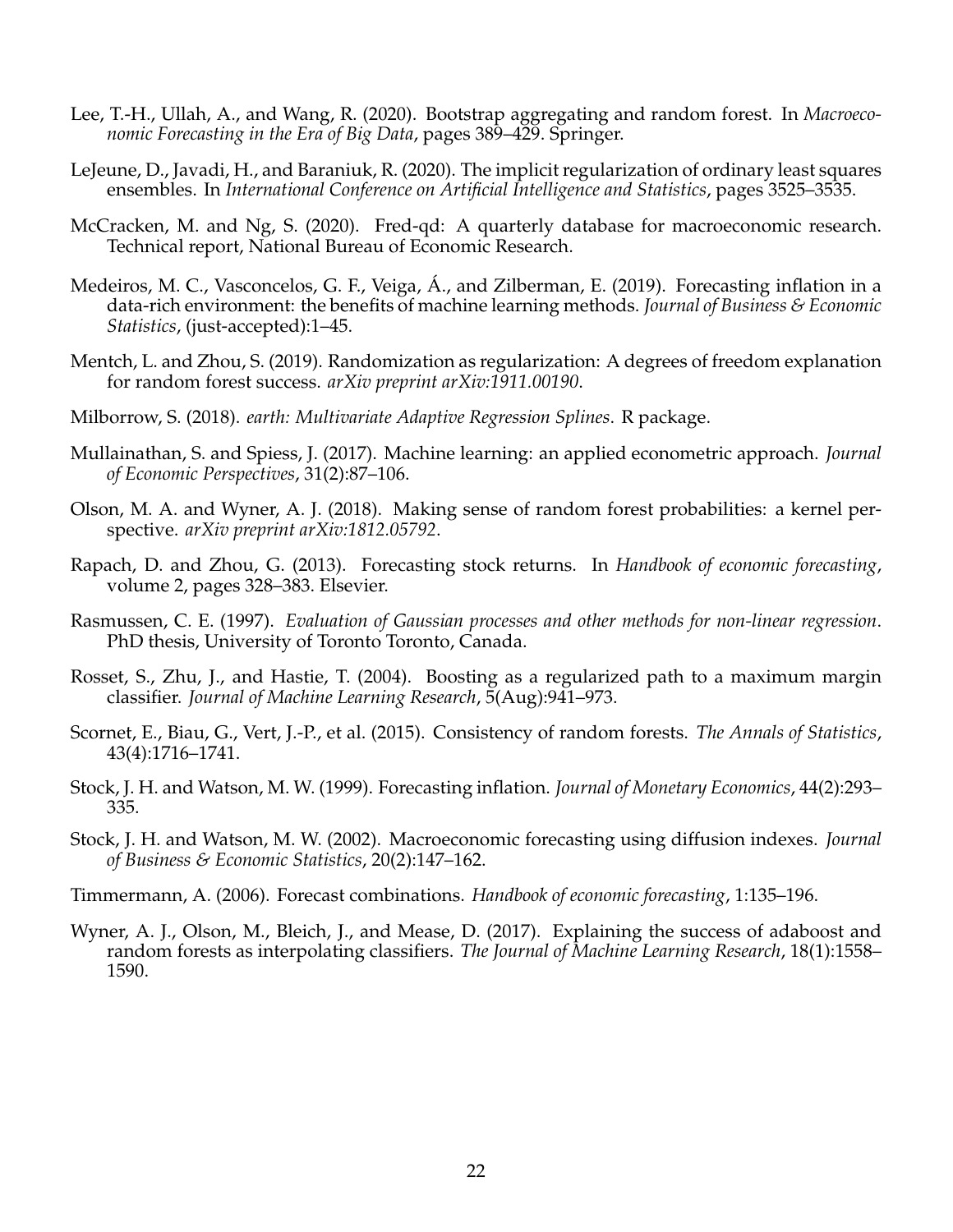# **A Appendix**



### <span id="page-23-0"></span>**A.1 Additional Graphs and Tables**

<span id="page-23-1"></span>Figure 6: This plots the hold-out sample *<sup>R</sup>* <sup>2</sup> between the prediction and the true conditional mean. The level of noise is calibrated so the signalto-noise ratio is 1. Column facets are DGPs and row facets are base learners. The *x*-axis is an index of depth of the greedy model. For CART, it is a decreasing minimal size node  $\in 1.4^{(16...2)}$ , for Boosting, an increasing number of steps  $\in 1.5^{(4...18)}$  and for MARS, it is an increasing number of included terms ∈  $1.4^{2...16}$ .



Figure 7: This is Figure [4'](#page-15-0)s first row with  $m$ t  $ry = 0.5$ .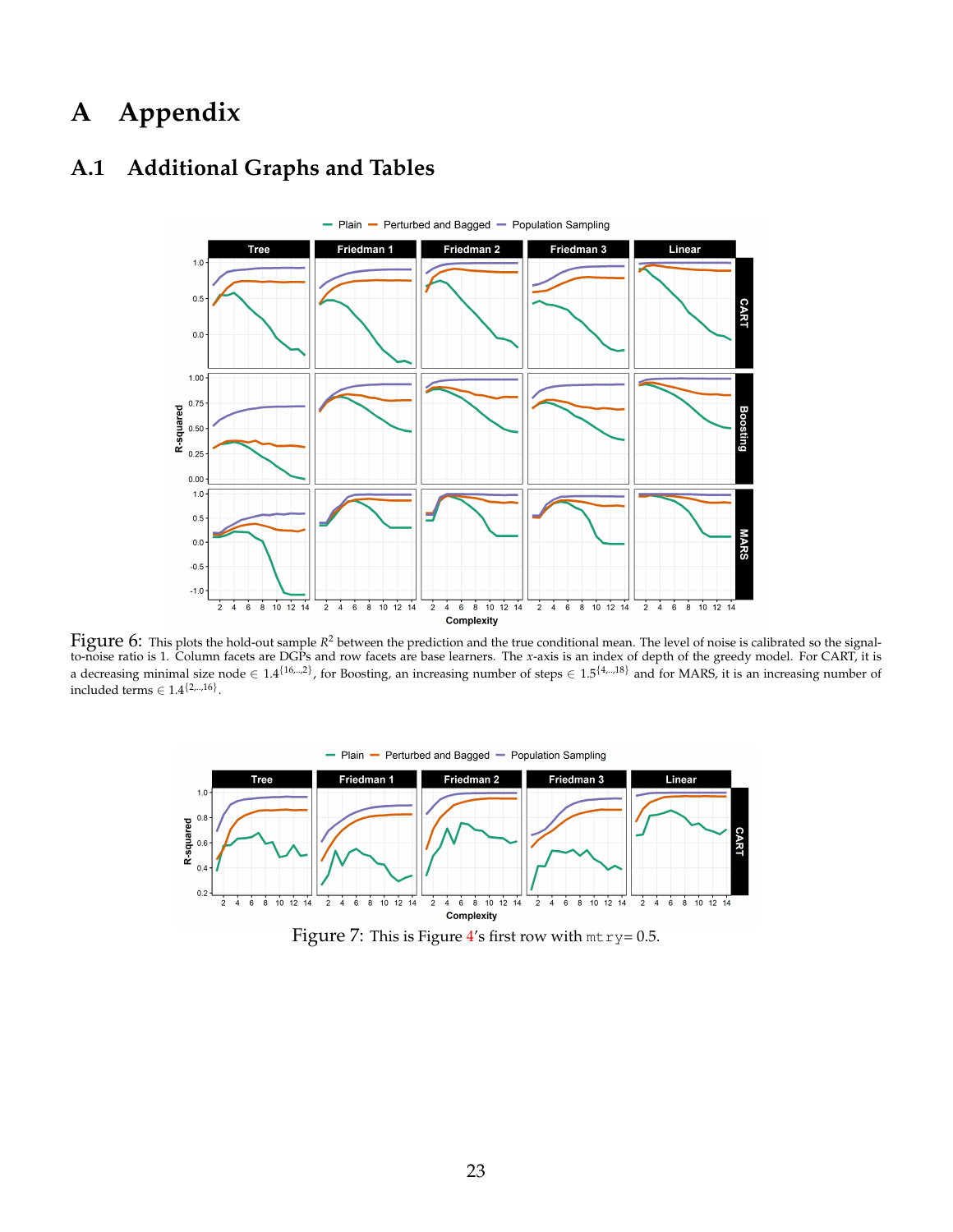<span id="page-24-0"></span>

| Abbreviation          | <b>Observations</b> | <b>Features</b> | Data Source         |  |  |  |  |  |
|-----------------------|---------------------|-----------------|---------------------|--|--|--|--|--|
| Abalone               | 4,177               | 7               | archive.ics.uci.edu |  |  |  |  |  |
| <b>Boston Housing</b> | 506                 | 13              | lib.stat.cmu.edu    |  |  |  |  |  |
| Auto                  | 392                 | 7               | archive.ics.uci.edu |  |  |  |  |  |
| <b>Bike Sharing</b>   | 17,379              | 13              | archive.ics.uci.edu |  |  |  |  |  |
| White Wine            | 4,898               | 10              | archive.ics.uci.edu |  |  |  |  |  |
| Red Wine              | 1,599               | 10              | archive.ics.uci.edu |  |  |  |  |  |
| Concrete              | 1,030               | 8               | archive.ics.uci.edu |  |  |  |  |  |
| Fish Toxicity         | 908                 | 6               | archive.ics.uci.edu |  |  |  |  |  |
| <b>Forest Fire</b>    | 517                 | 12              | archive.ics.uci.edu |  |  |  |  |  |
| <b>NBA Salary</b>     | 483                 | 25              | kaggle.com          |  |  |  |  |  |
| CA Housing            | 20,428              | 9               | kaggle.com          |  |  |  |  |  |
| Crime Florida         | 90                  | 97              | census.gov          |  |  |  |  |  |
| Friedman 1 $R^2 = 7$  | 1,000               | 10              | cran.r-project.org  |  |  |  |  |  |
| Friedman 1 $R^2$ =.4  | 1,000               | 10              | cran.r-project.org  |  |  |  |  |  |
| GDP $h=1$             | 212                 | 599             | <b>Google Drive</b> |  |  |  |  |  |
| GDP $h=2$             | 212                 | 563             | <b>Google Drive</b> |  |  |  |  |  |
| UNRATE $h=1$          | 212                 | 619             | <b>Google Drive</b> |  |  |  |  |  |
| UNRATE $h=2$          | 212                 | 627             | <b>Google Drive</b> |  |  |  |  |  |
| INF $h=1$             | 212                 | 619             | <b>Google Drive</b> |  |  |  |  |  |
| INF $h=2$             | 212                 | 611             | <b>Google Drive</b> |  |  |  |  |  |

Table 1: 20 Data Sets

Notes: The number of features includes categorical variables expanded as multiple dummies and will thus be sometimes higher than what reported at data source website. Data source URLs are visibly abbreviated but lead directly to the exact data set or package being used. The number of features varies for each macro data set because a mild screening rule was implemented ex-ante, the latter helping to decrease computing time.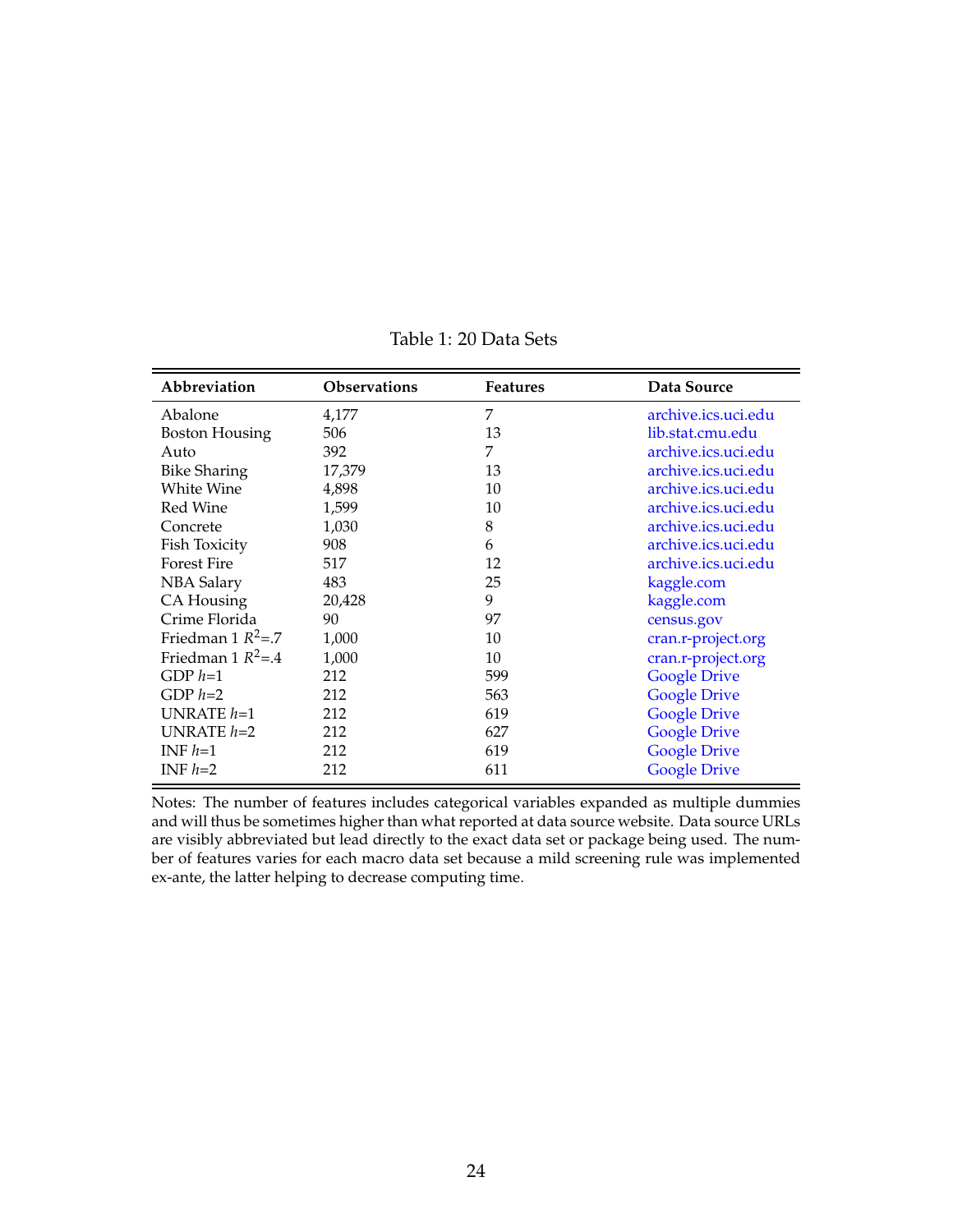|                       | Benchmarks                                              |      |            |                |      |         |         |              |             | <b>GBM</b>  |           | <b>MARS</b> |             |            |             |  |
|-----------------------|---------------------------------------------------------|------|------------|----------------|------|---------|---------|--------------|-------------|-------------|-----------|-------------|-------------|------------|-------------|--|
|                       | FA-AR<br>AR<br>LASSO<br>RF<br><b>Tree</b><br>${\rm NN}$ |      | <b>DNN</b> | Tuned<br>Plain |      | B & P   | Booging | Tuned        | Plain       | B & P       | Quake     |             |             |            |             |  |
| Abalone               |                                                         |      | 0.52       | 0.56           | 0.45 | 0.54    | 0.53    | 0.48<br>0.50 |             | $0.53*$     | $0.54**$  | 0.57        | $0.35*$     | $0.31*$    | $0.58***$   |  |
| <b>Boston Housing</b> |                                                         |      | 0.67       | 0.88           | 0.79 | 0.86    | 0.85    | 0.89         | 0.88        | 0.90        | $0.85*$   | 0.83        | 0.87        | 0.92       | 0.91        |  |
| Auto                  |                                                         |      | 0.66       | 0.71           | 0.61 | 0.13    | 0.64    | 0.64         | $0.59**$    | 0.65        | $0.64*$   | 0.71        | $-0.54*$    | 0.53       | 0.63        |  |
| <b>Bike Sharing</b>   |                                                         |      | 0.38       | 0.91           | 0.73 | 0.88    | 0.94    | 0.95         | $0.93***$   | $0.91***$   | $0.91***$ | 0.71        | $0.89***$   | $0.87***$  | $0.90***$   |  |
| White Wine            |                                                         |      | 0.28       | 0.52           | 0.28 | 0.37    | 0.26    | 0.37         | $0.32*$     | $0.44***$   | 0.38      | 0.33        | $0.33***$   | $0.39**$   | $0.38***$   |  |
| Red Wine              |                                                         |      | 0.34       | 0.47           | 0.35 | 0.33    | 0.37    | 0.37         | $0.23**$    | 0.37        | 0.38      | 0.38        | $0.29*$     | 0.33       | 0.35        |  |
| Concrete              |                                                         |      | 0.59       | 0.90           | 0.71 | 0.89    | 0.88    | 0.92         | 0.92        | $0.90*$     | $0.90***$ | 0.83        | 0.87        | $0.30***$  | 0.89        |  |
| Fish Toxicity         |                                                         |      | 0.56       | 0.65           | 0.57 | 0.60    | 0.63    | 0.63         | $0.54***$   | 0.61        | 0.62      | 0.56        | $-0.25$ *** | $0.54*$    | 0.61        |  |
| <b>Forest Fire</b>    |                                                         |      | 0.00       | $-0.11$        | 0.00 | $-0.02$ | 0.01    | $-0.03$      | $-0.68$ *** | $-0.32$ *** | $-0.08$   | 0.01        | $-1.55*$    | $-0.68$    | $-0.36$     |  |
| <b>NBA Salary</b>     |                                                         |      | 0.52       | 0.60           | 0.34 | 0.22    | 0.21    | 0.50         | $0.29***$   | 0.49        | 0.50      | 0.36        | $0.11*$     | $0.59*$    | 0.53        |  |
| CA Housing            |                                                         |      | 0.64       | 0.82           | 0.59 | 0.75    | 0.74    | 0.82         | 0.82        | $0.83***$   | $0.82**$  | 0.72        | $0.77***$   | $0.81***$  | $0.79***$   |  |
| Crime Florida         |                                                         |      | 0.66       | 0.79           | 0.60 | 0.82    | 0.75    | 0.75         | 0.77        | $0.81*$     | 0.79      | 0.70        | $0.44*$     | 0.81       | 0.80        |  |
| $F1 R^2 = 0.7$        |                                                         |      | 0.53       | 0.62           | 0.50 | 0.43    | 0.51    | 0.65         | $0.54***$   | $0.60***$   | $0.67**$  | 0.68        | 0.55        | 0.62       | $0.69***$   |  |
| $F1 R^2 = 0.4$        |                                                         |      | 0.32       | 0.40           | 0.36 | 0.19    | 0.28    | 0.40         | $0.16***$   | $0.34*$     | 0.41      | 0.41        | $0.14*$     | 0.35       | $0.40*$     |  |
| $GDP h=1$             | 0.27                                                    | 0.27 | 0.24       | 0.35           | 0.18 | 0.06    | 0.26    | 0.36         | 0.17        | 0.37        | 0.38      | 0.00        | $-9.08$ *** | $-0.45$ ** | $-0.12$ **  |  |
| GDP $h=2$             | $-0.03$                                                 | 0.17 | $-0.01$    | 0.16           | 0.00 | $-0.06$ | $-0.52$ | 0.15         | $-0.56$ **  | 0.20        | 0.18      | $-0.40$     | $-4.37**$   | $-0.41$ *  | $-0.37$ *** |  |
| UNRATE $h=1$          | 0.71                                                    | 0.53 | 0.43       | 0.59           | 0.22 | $-0.69$ | 0.62    | 0.59         | 0.66        | 0.58        | 0.65      | $-0.65$     | $-0.72$ *** | 0.53       | 0.68        |  |
| UNRATE $h=2$          | 0.52                                                    | 0.29 | 0.26       | 0.37           | 0.16 | 0.14    | 0.41    | 0.43         | 0.35        | 0.42        | 0.48      | 0.16        | $-0.80**$   | $-0.28$    | 0.26        |  |
| INF $h=1$             | 0.25                                                    | 0.33 | 0.43       | 0.42           | 0.25 | 0.41    | 0.49    | 0.35         | 0.24        | 0.37        | 0.39      | 0.37        | $-0.57$ **  | 0.45       | 0.34        |  |
| INF $h=2$             | 0.05                                                    | 0.22 | 0.09       | 0.28           | 0.45 | 0.19    | 0.51    | 0.15         | $-0.26$ *** | 0.16        | $0.27*$   | 0.39        | $-2.50$ **  | 0.24       | 0.42        |  |

Table 2:  $R_{\text{test}}^2$  for all data sets and models

<span id="page-25-0"></span>Notes: This table reports  $R_{\text{test}}^2$  for 20 data sets and different models, either standard or introduced in the text. For macroeconomic targets (the last 6 data sets), the set of benchmark models additionally includes an autoregressive model of order <sup>2</sup> (AR) and <sup>a</sup> factor-augmented regression with <sup>2</sup> lags (FA-AR). Numbers in bold identify the best predictive performance of the row. For GBM and MARS, t-test (and Diebold and [Mariano](#page-20-17) [\(2002\)](#page-20-17) tests for time series data) are performed to evaluate whether the difference in predictive performance between the tuned version and the remaining three models of each block is statisticallysignificant. '\*', '\*\*' and '\*\*\*' respectively refer to p-values below 5%, 1% and 0.1%. F1 means "Friedman 1" DGP of [Friedman](#page-20-18) [\(1991\)](#page-20-18).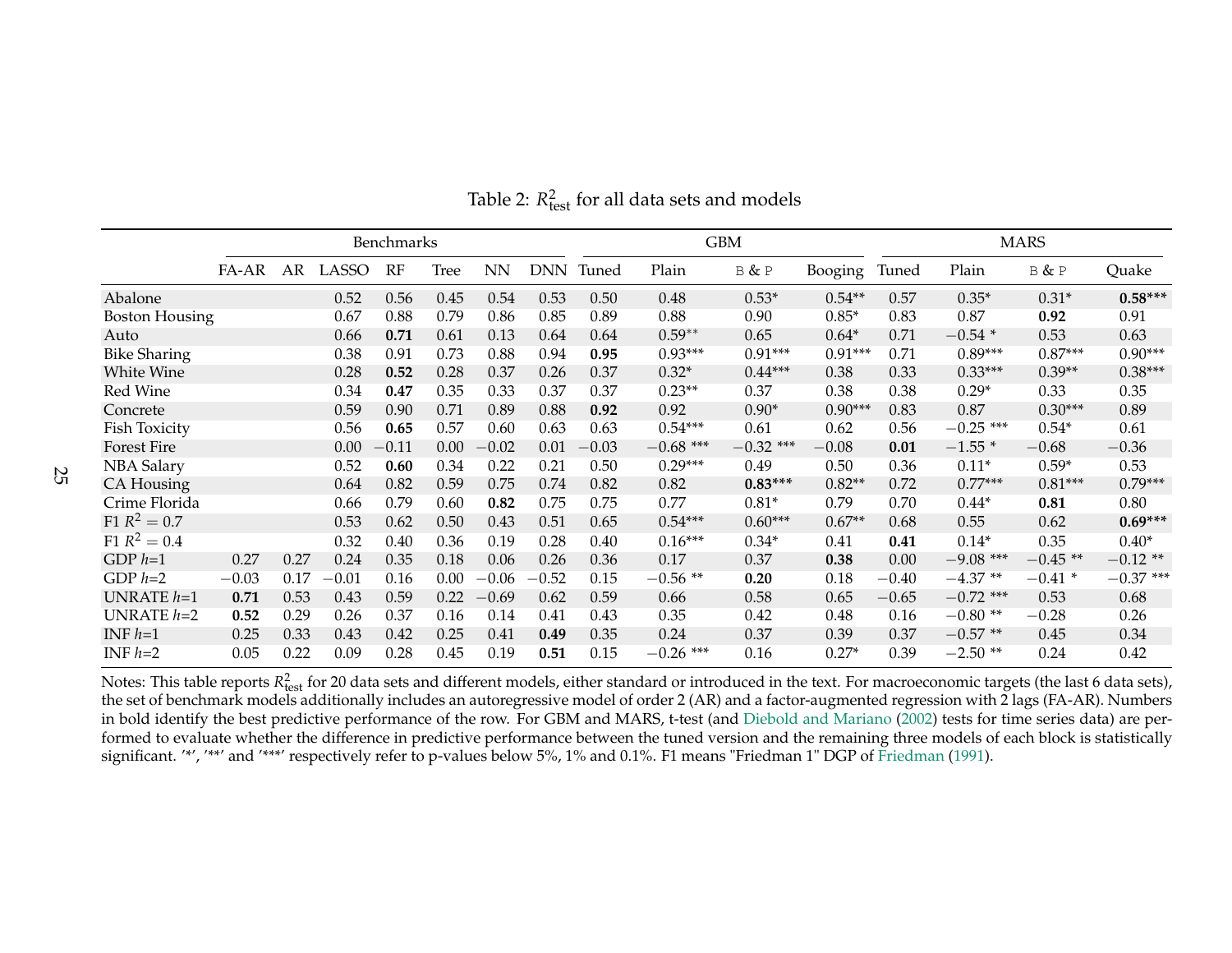|                       | Benchmarks |      |              |      |             |         |            |       |       | <b>GBM</b> |         | <b>MARS</b> |       |       |       |
|-----------------------|------------|------|--------------|------|-------------|---------|------------|-------|-------|------------|---------|-------------|-------|-------|-------|
|                       | FA-AR      | AR   | <b>LASSO</b> | RF   | <b>Tree</b> | NN      | <b>DNN</b> | Tuned | Plain | B & P      | Booging | Tuned       | Plain | B & P | Quake |
| Abalone               |            |      | 0.50         | 0.92 | 0.50        | 0.60    | 0.59       | 0.53  | 0.85  | 0.86       | 0.91    | 0.57        | 0.65  | 0.78  | 0.61  |
| <b>Boston Housing</b> |            |      | 0.72         | 0.98 | 0.87        | 0.90    | 0.89       | 1.00  | 1.00  | 0.99       | 0.99    | 0.90        | 0.97  | 0.97  | 0.98  |
| Auto                  |            |      | 0.68         | 0.96 | 0.77        | 0.13    | 0.81       | 0.86  | 1.00  | 0.98       | 0.98    | 0.77        | 0.98  | 0.93  | 0.96  |
| <b>Bike Sharing</b>   |            |      | 0.38         | 0.98 | 0.89        | 0.95    | 0.96       | 0.95  | 0.94  | 0.95       | 0.71    | 0.89        | 0.88  | 0.90  |       |
| White Wine            |            |      | 0.26         | 0.92 | 0.27        | 0.47    | 0.75       | 0.44  | 0.82  | 0.85       | 0.88    | 0.37        | 0.46  | 0.52  | 0.51  |
| Red Wine              |            |      | 0.29         | 0.91 | 0.41        | 0.40    | 0.42       | 0.41  | 0.96  | 0.94       | 0.95    | 0.44        | 0.56  | 0.69  | 0.67  |
| Concrete              |            |      | 0.61         | 0.98 | 0.75        | 0.91    | 0.93       | 0.98  | 0.99  | 0.98       | 0.99    | 0.88        | 0.98  | 0.74  | 0.95  |
| <b>Fish Toxicity</b>  |            |      | 0.54         | 0.93 | 0.60        | 0.64    | 0.61       | 0.92  | 0.97  | 0.95       | 0.97    | 0.63        | 0.96  | 0.82  | 0.88  |
| <b>Forest Fire</b>    |            |      | 0.00         | 0.81 | 0.00        | 0.00    | 0.07       | 0.40  | 0.97  | 0.88       | 0.91    | 0.04        | 0.62  | 0.73  | 0.76  |
| <b>NBA Salary</b>     |            |      | 0.47         | 0.93 | 0.72        | 0.65    | 0.71       | 0.99  | 1.00  | 0.97       | 0.97    | 0.64        | 0.92  | 0.84  | 0.93  |
| CA Housing            |            |      | 0.63         | 0.97 | 0.61        | 0.78    | 0.85       | 0.86  | 0.89  | 0.91       | 0.90    | 0.72        | 0.80  | 0.83  | 0.81  |
| Crime Florida         |            |      | 0.65         | 0.96 | 0.84        | 0.88    | 0.94       | 1.00  | 1.00  | 0.98       | 0.98    | 0.75        | 1.00  | 0.97  | 0.98  |
| $F1 R^2 = 0.7$        |            |      | 0.45         | 0.93 | 0.45        | 0.62    | 0.71       | 0.95  | 1.00  | 0.97       | 0.97    | 0.65        | 0.81  | 0.84  | 0.86  |
| $F1 R^2 = 0.4$        |            |      | 0.23         | 0.89 | 0.30        | 0.34    | 0.35       | 0.48  | 1.00  | 0.94       | 0.94    | 0.38        | 0.64  | 0.75  | 0.76  |
| GDP $h=1$             | 0.41       | 0.11 | 0.23         | 0.91 | 0.51        | 0.26    | 0.44       | 0.81  | 1.00  | 0.96       | 0.96    | 0.47        | 1.00  | 0.94  | 0.94  |
| GDP $h=2$             | 0.26       | 0.06 | 0.07         | 0.89 | 0.00        | 0.26    | 0.55       | 0.76  | 1.00  | 0.95       | 0.95    | 0.29        | 1.00  | 0.94  | 0.95  |
| UNRATE $h=1$          | 0.57       | 0.40 | 0.48         | 0.93 | 0.81        | $-0.07$ | 0.82       | 0.83  | 1.00  | 0.97       | 0.97    | 0.76        | 0.99  | 0.97  | 0.96  |
| UNRATE $h=2$          | 0.41       | 0.13 | 0.35         | 0.92 | 0.38        | 0.42    | 0.25       | 0.99  | 1.00  | 0.96       | 0.96    | 0.75        | 1.00  | 0.96  | 0.96  |
| INF $h=1$             | 0.76       | 0.73 | 0.90         | 0.97 | 0.81        | 0.64    | 0.94       | 1.00  | 1.00  | 0.99       | 0.99    | 0.73        | 1.00  | 0.99  | 0.99  |
| INF $h=2$             | 0.69       | 0.63 | 0.72         | 0.96 | 0.72        | 0.67    | 0.92       | 1.00  | 1.00  | 0.99       | 0.98    | 0.81        | 1.00  | 0.99  | 0.98  |

Table 3:  $R_{\text{train}}^2$  for all data sets and models

<span id="page-26-0"></span>Notes: This table reports  $R_{\text{train}}^2$  for 20 data sets and different models, either standard or introduced in the text. For macroeconomic targets (the last 6 data<br>sets), the set of benchmark models additionally includes a F1 means "Friedman 1" DGP of [Friedman](#page-20-18) [\(1991\)](#page-20-18).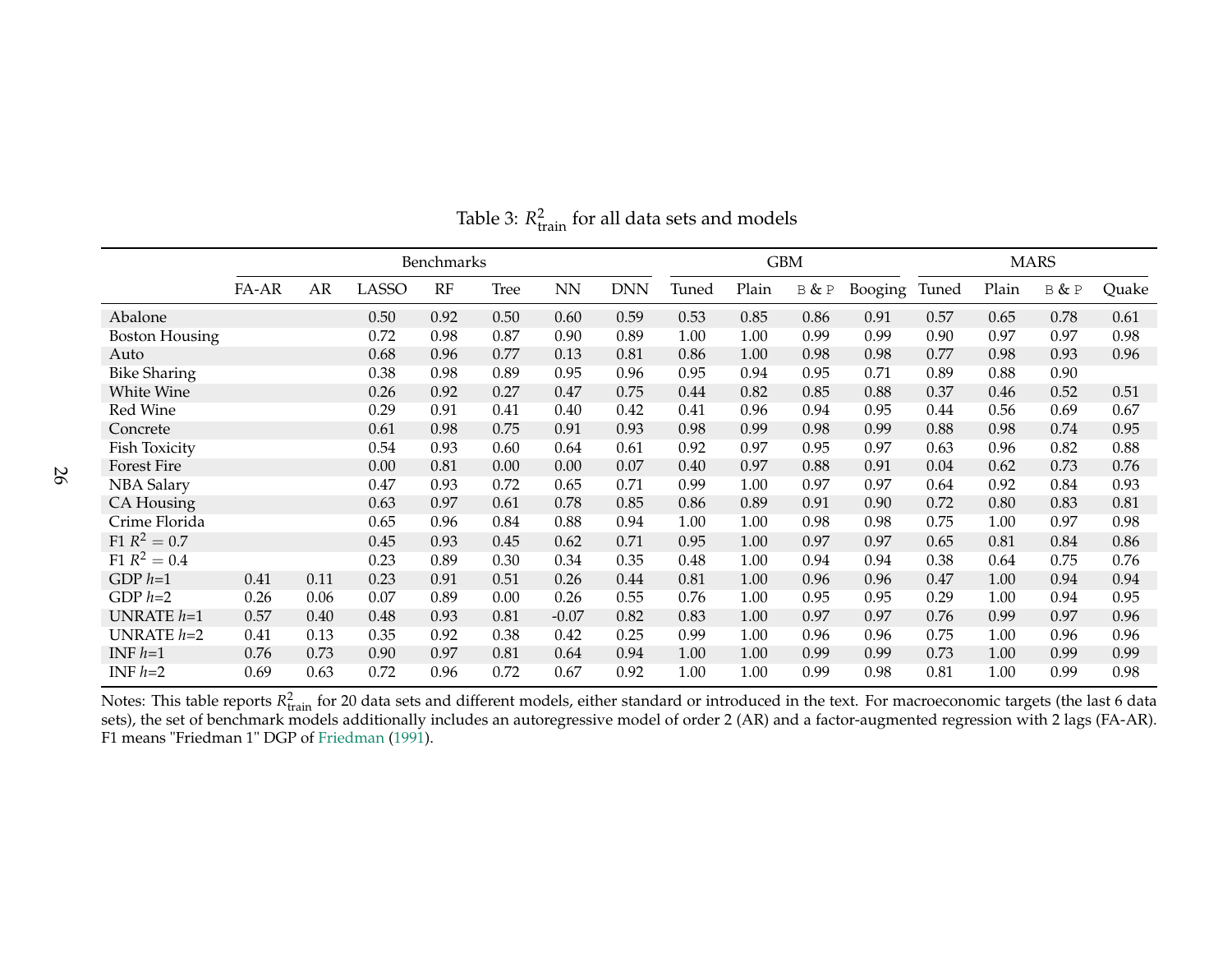#### <span id="page-27-0"></span>**A.2 Simulations Details**

For Figure [2,](#page-5-1) the true linear model has 10 mutually uncorrelated regressors,  $SNR=2$ , and  $N=100$ . OLS has a slight built-in advantage because it always include the relevant regressors plus useless ones whereas Greedy LS has to select them itself. It is understood that OLS's performance would deteriorate even further without this crutch. Each prediction is the average over 50 models and 20 bagging replicas. For OLS, bagging is bypassed since it provides the same expectation as using the full sample once. The 50 models are constructed as follows: for each model, I generate *x* new useless regressors and add them to the relevant ones, then run estimation. The Greedy OLS is operationalized with the function glmboost in R, setting the learning rate at 1.

Figures [4](#page-15-0) and [6.](#page-23-0) In terms of standard hyperparameters, Boosting has the shrinkage parameter  $\nu = 0.1$ , the fraction of randomly selected observations to build trees at each step is 0.5, and the interaction depth of those trees is 3. Of course, while those are fixed for all simulations, we will want to tune them once we get to real data. However, here, the point is rather to study the hold-out sample performance of each model as its depth increase, and compare that across the 3 versions. MARS has the polynomial degree set to 3.<sup>[21](#page-27-2)</sup> RF is used with a rather high  $mtry$  of  $9/10$  so to be better visually in sync with plain CART at a given depth.<sup>[22](#page-27-3)</sup> The subsampling rate is <sup>2</sup>/3 for all bagged models.

The true tree DGP is generated using a CART algorithm's prediction function as a "new" conditional mean function from which to simulate. The "true" minimal node size being used is 40 (10% of the training set). Friedman DGP are obtained from the package tgp and typically generate a data set with 5 useful regressors (used in the true DGP) and 5 useless ones.

### <span id="page-27-1"></span>**A.3 Empirics Details**

For all data sets, I keep 70% of observations for training (and optimizing hyperparameters if needed) and the remaining 30% to evaluate performance. For cross-sectional data sets, those observations are chosen randomly. For time series applications, I keep the observations that consist of the first 70% in the sample as the training set. The test set starts before the 2001 recession and ends in 2014, which conveniently includes two recessions. Lastly, a seldomly binding outlier filter is implemented. Every prediction that is larger than twice the maximal absolute difference (in the training sample) with respect to the mean is replaced by the RF prediction (which is immune to outliers since it cannot extrapolate). This last addition is particularly helpful to prevent wildly negative  $R^2_{\text{test}}$  for non-tuned plain MARS and (less frequently) Boosting.

<span id="page-27-2"></span> $^{21}$ For those unfamiliar with this machinery, see [Friedman](#page-20-12) [\(2002\)](#page-21-6) for Boosting and Friedman [\(1991\)](#page-20-12) or [Milborrow](#page-22-13) [\(2018\)](#page-22-13) for MARS.

<span id="page-27-3"></span><sup>&</sup>lt;sup>22</sup>For completeness, results when using  $m$ t  $ry$  = 1/2 for both plain CART and RF are reported in Figure [7.](#page-23-1) It is clear that in the high signal-to-noise ratio environment, the milder perturbation of  $m{try}=9/10$  is preferable.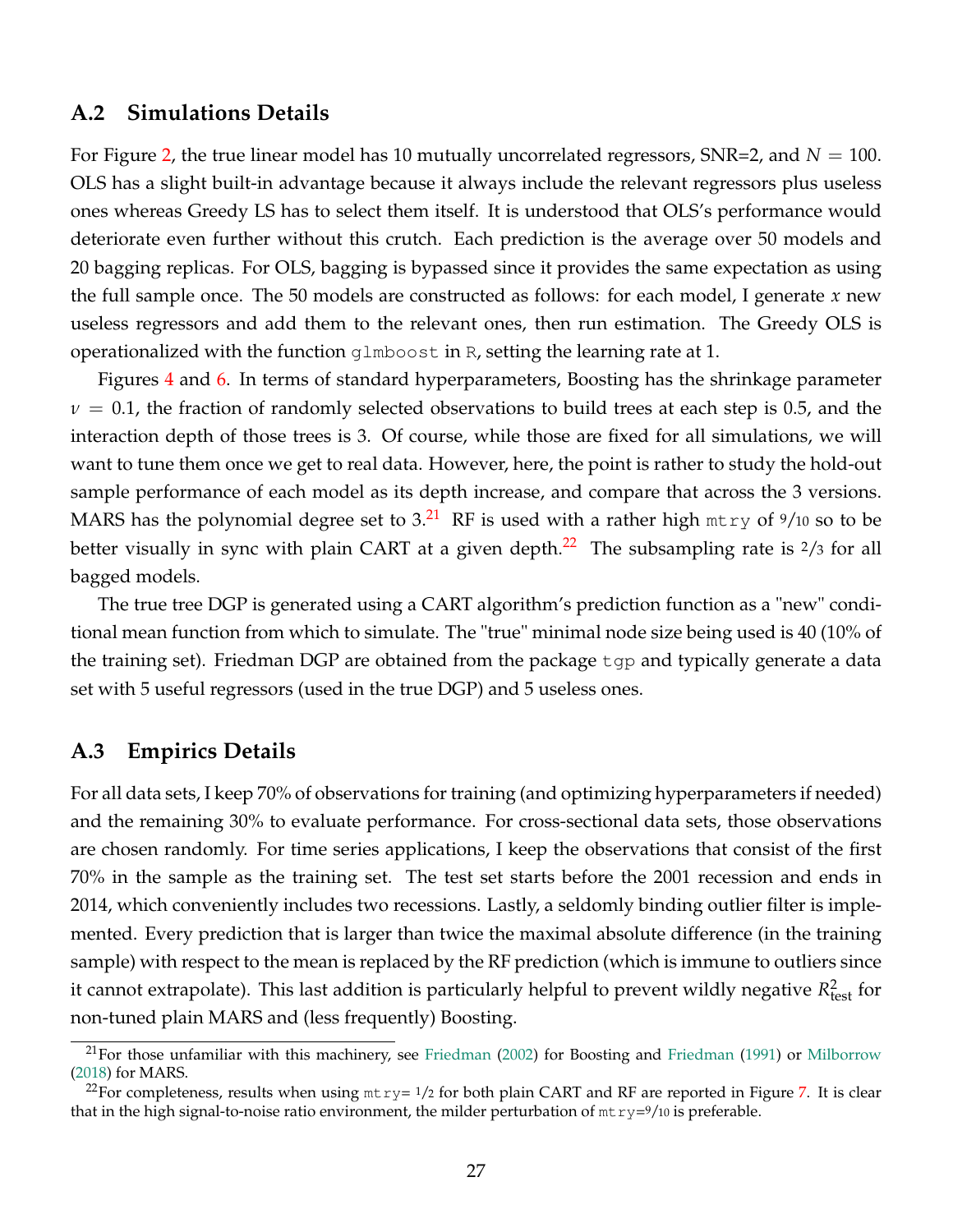The *X* matrix for the macroeconomic data sets is based on [Goulet Coulombe](#page-21-2) [\(2020\)](#page-21-2)'s recommendations for ML algorithms when applied to macro data, which is itself a twist (for statistical efficiency and lessen computational demand) on well-accepted time series transformations (to achieve stationarity) as detailed in [McCracken and Ng](#page-22-9)  $(2020).^{23}$  $(2020).^{23}$  $(2020).^{23}$  $(2020).^{23}$  Each data set has 212 observations and around 600 predictors. The number of features varies across macro data sets because a mild screening rule was implemented ex-ante, the latter helping to decrease computing time.

### <span id="page-28-0"></span>**A.4 Implementation Details for** *Booging* **and** *MARSquake*

Booging and MARSquake are the  $\mathbb B \& \mathbb P$  +DA versions of Boosted Trees and MARS, respectively. The data-augmentation option will likely be redundant in high-dimensional situations where the available regressors already have a factor structure (like macroeconomic data).

**ABOUT B**. For both algorithms, B is made operational by subsampling. As usual, reasonable candidates for the sampling rate are  $\frac{2}{3}$  and  $\frac{3}{4}$ . All ensembles use  $B = 100$  subsamples.

**ABOUT P**. The primary source of perturbation in Booging is straightforward. Using subsamples to construct trees at each step is already integrated within Stochastic Gradient Boosting. By construction, it perturbs the Boosting fitting path and achieve a similar goal as that of the original  $m \tau y$  in RF. Note that, for fairness, this standard feature is also activated for any reported results on "plain" Boosting.

The implementation of P in MARSquake is more akin to that of RF. At each step of the forward pass, MASS evaluate all variables as potential candidates to enter a hinge function, and select the one which (greedily) maximize fit at this step. In the spirit of  $RF's$  mtry, P is applied by stochastically restricting the set of available features at each step. I set the fraction of randomly considered *X*'s to 1/2.

To further enhance perturbation in both algorithms, we can randomly drop a fraction of features from base learners' respective information sets. Since DA creates replicas of the data and keep some of its correlation structure, features are unlikely to be entirely dropped from a boosting run, provided the dropping rate is not too high. I suggest 20%. This can is analogous to  $m$ t ry-like randomly select features, but for a whole tree (in RF) rather than at each split.

**ABOUT DA**. Perturbation work better if there is a lot to perturb. In many data sets, *X* is rich in observations but contains few regressors. To assure  $P$  meets its full randomization potential, a cheap data augmentation procedure can be carried. DA is simply adding fake regressors that are correlated with the original *X* and maintain in part their cross-correlation structure. Say *X* contains *K* regressors. I take the *N*  $\times$  *K* matrix *X* and create two duplicates *X* = *X* + *E* where *E* is a matrix

<span id="page-28-1"></span><sup>&</sup>lt;sup>23</sup>[Goulet Coulombe et al.](#page-21-1) [\(2019\)](#page-21-1) further study optimal data transformations for machine macroeconomic forecasting for many series and algorithms.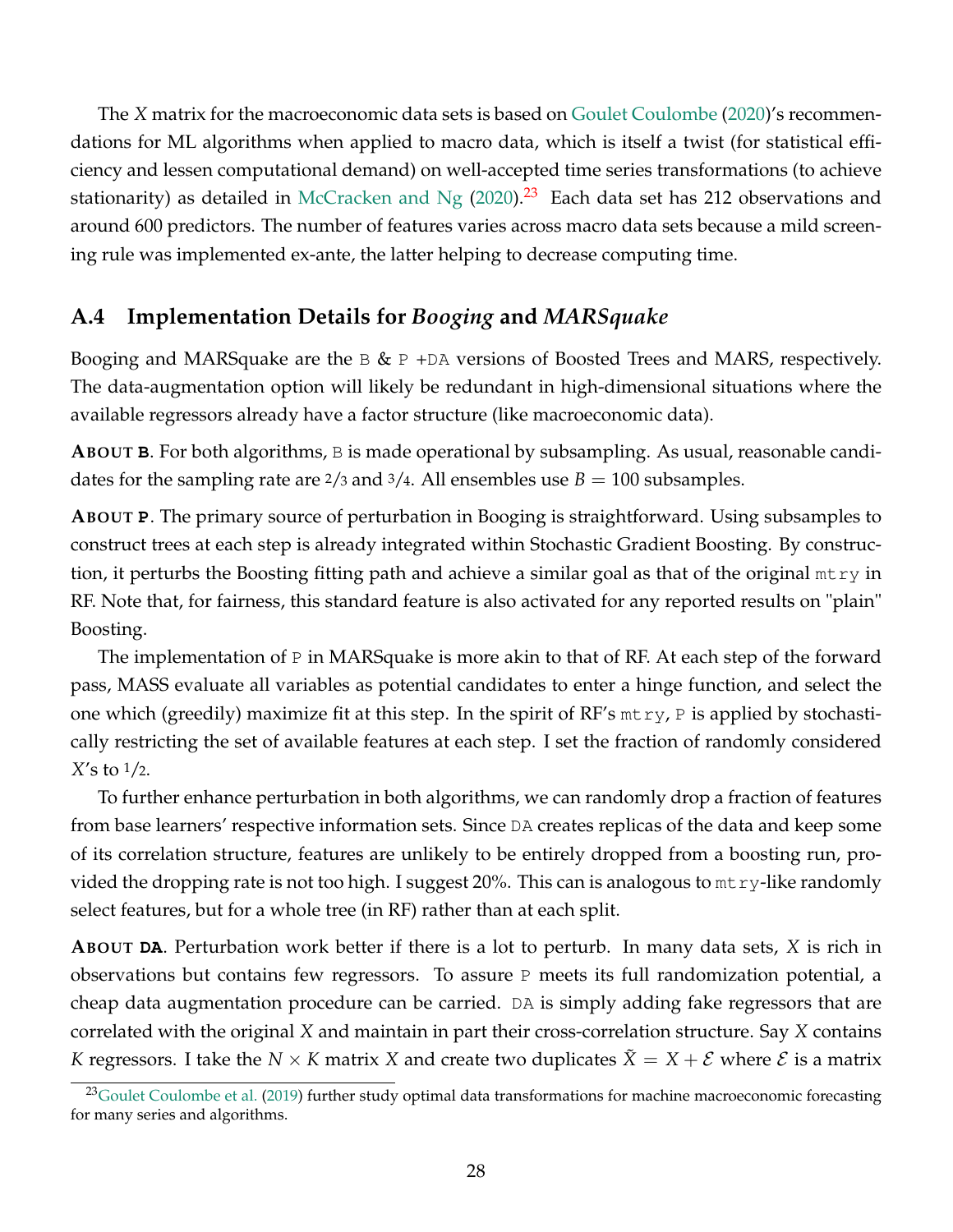of Gaussian noise. SD is set to <sup>1</sup>/<sup>3</sup> that of the variable. For *X<sup>k</sup>* 's that are either categorical or ordinal, I create the corresponding  $\tilde{X}_k$  by taking  $X_k$  and shuffling 20% of its observations.

**LAST WORD ON MARS**. It is known that standard MARS has a forward and a backward pass. The latter's role is to prevent overfitting by (traditional) pruning. Obviously, there is no backward pass in MARSquake. Certain implementations of MARS (like *earth*, [Milborrow](#page-22-13) [\(2018\)](#page-22-13)) may contain foolproof features rendering the forward pass recalcitrant to blatantly overfit in certain situations (usually when regressor are not numerous). To partially circumvent this rare occurrence, one can run MARS again on residuals obtained from a first MARS run which failed to attain a high enough  $R_{\text{train}}^2$ .

### <span id="page-29-0"></span>**A.5 Additional NN details**

The first NNs is shallow (2 layers of 32 and 16 neurons) and is inspired from [Gu et al.](#page-21-0) [\(2020\)](#page-21-0). Such an architecture has provided reasonable performance on Canadian [\(Goulet Coulombe et al.,](#page-21-14) [2020\)](#page-21-14) and UK macroeconomic data [Goulet Coulombe et al.](#page-21-15) [\(2021\)](#page-21-15). The second is a deep NN (DNN, with 10 layers of 100 neurons) following the recommendations of [Olson and Wyner](#page-22-14) [\(2018\)](#page-22-14) for small data sets.

For both neural networks, the batch size is 32 and the optimizer is Adam (with Keras default values). Continuous *X*'s are normalized so that all values are within the 0-1 range.

More precisely, **NN** in Table [2](#page-25-0) is a standard feed-forward fully-connected network with an architecture in the vein of [Gu et al.](#page-21-0) [\(2020\)](#page-21-0). There are two hidden layers, the first with 32 neurons and the second with 16 neurons. The number of epochs is fixed at 100. The activation function is *ReLu* and that of the output layer is linear. The learning rate ∈ {0.001, 0.01} and the LASSO *λ* parameter  $\in \{0.001, 0.0001\}$  are chosen by 5-fold cross-validation. A batch normalization layer follows each *ReLu* layers. Early stopping is applied by stopping training whenever 20 epochs pass without any improvement of the cross-validation MSE.

More precisely, **DNN** in Table [2](#page-25-0) is a standard feed-forward fully-connected network with an architecture closely following that of [Olson and Wyner](#page-22-14) [\(2018\)](#page-22-14) for small data sets. There are 10 hidden layers, each featuring 100 neurons. The number of epochs is fixed at 200. The activation function is *eLu* and that of the output layer is linear. The learning rate  $\in \{0.001, 0.01, 0.1\}$  and the LASSO  $\lambda$  parameter  $\in \{0.001, 0.00001\}$  are chosen by 5-fold cross-validation. No early stopping is applied.

### <span id="page-29-1"></span>**A.6 Bagging and Heteroscedasticity**

[Grandvalet](#page-21-16) [\(2004\)](#page-21-16) expands on [Breiman](#page-20-9) [\(1996\)](#page-20-9) and discuss in greater detail why bagging can boost trees' performance but not so much for OLS or splines. His argument basically boils down that trees